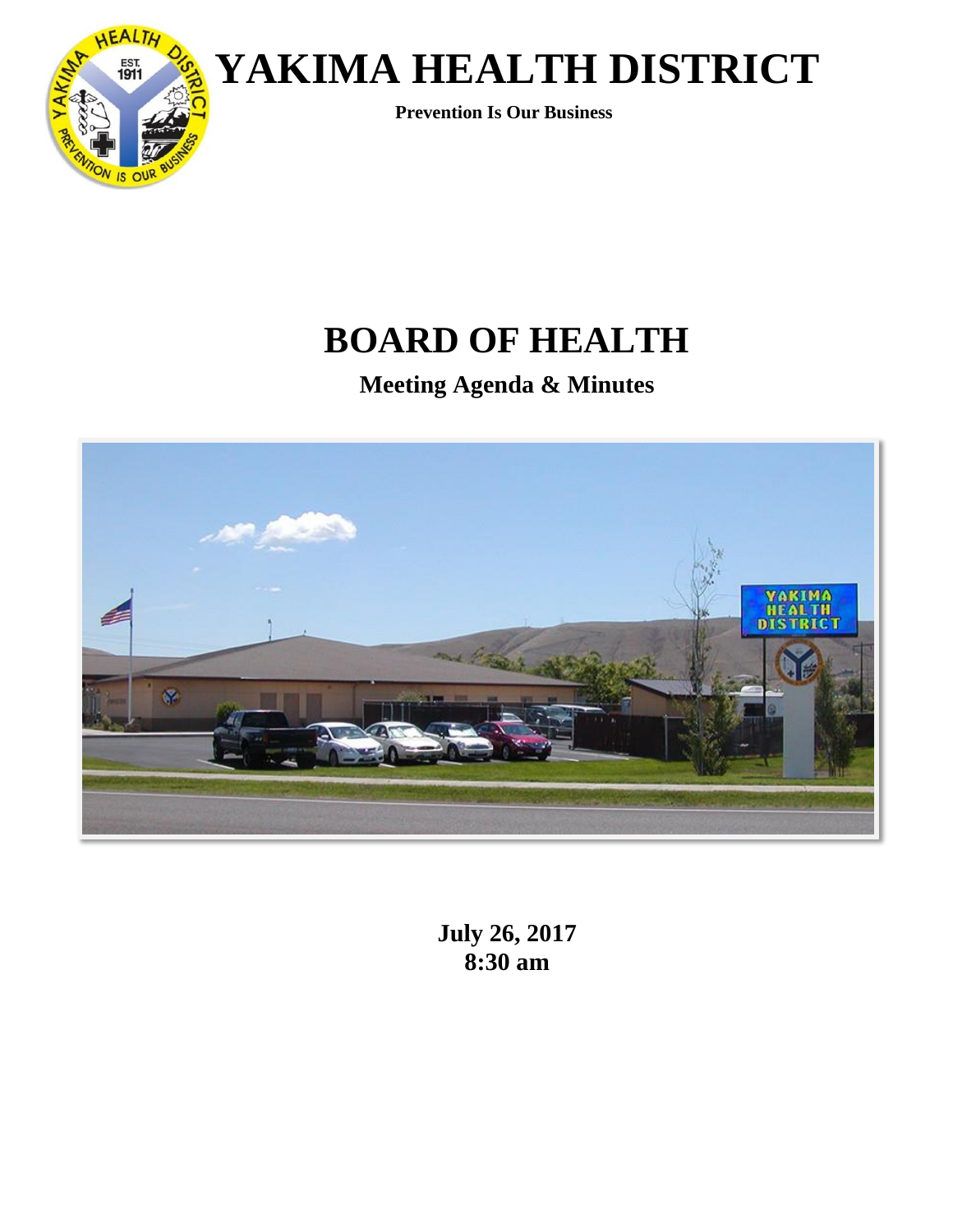

 **Prevention Is Our Business Board of Health Agenda**

Wednesday, July 26, 2017

- 1. Call meeting to order: 8:30a.m.
- 2. Introduction of guests and/or staff
- 3. Audience Participation:
- 4. **Consent Agenda: Motion** to approve all items listed with an asterisk **(\*)** are considered routine by the Health Board and will be enacted by one motion. There will be no separate discussion of these items unless a Board Member requests, in which event the item will be removed from the Consent Agenda and considered in its normal sequence on the agenda.

**\*** June 28, 2017 Yakima Health District (YHD) Board of Health minutes **\*** Payment of accounts payable and payroll issued in June 2017 in the amount of \$449,981.31

- 5. **Financial Report:** Chase Porter (please see pages 8-13)
- 6. **Motion** to approve the Preliminary Financial Report for the month of June 2017
- 7. **Board Business:** André Fresco
	- a. Dave Cole: 12 years of public service
	- b. Resolution 2017-04 Authorizing Appointment of Auditing Officers of YHD
	- c. Resolution 2017-05 Authorizing Appointment of Investing Officers of YHD
	- d. Resolution 2017-06 Authorizing Appointment of Signature for Checking Accounts
- 8. Health Officer: Melissa Sixberry (for Dr. Spitters)
- 9. Chief Operating Officer: Ryan Ibach
- 10. Environmental Health: Ryan Ibach
- 11. Public Health Partnerships: Lilian Bravo
- 12. Disease Control: Melissa Sixberry
- 13. Other Business:
- 14. Adjourn:

### **Upcoming Board of Health Meetings**

August 30, 2017 8:30 a.m. September 27, 2017 8:30 a.m. **YHD-Board of Health Meeting http://yakimahealthdistrict.org 1**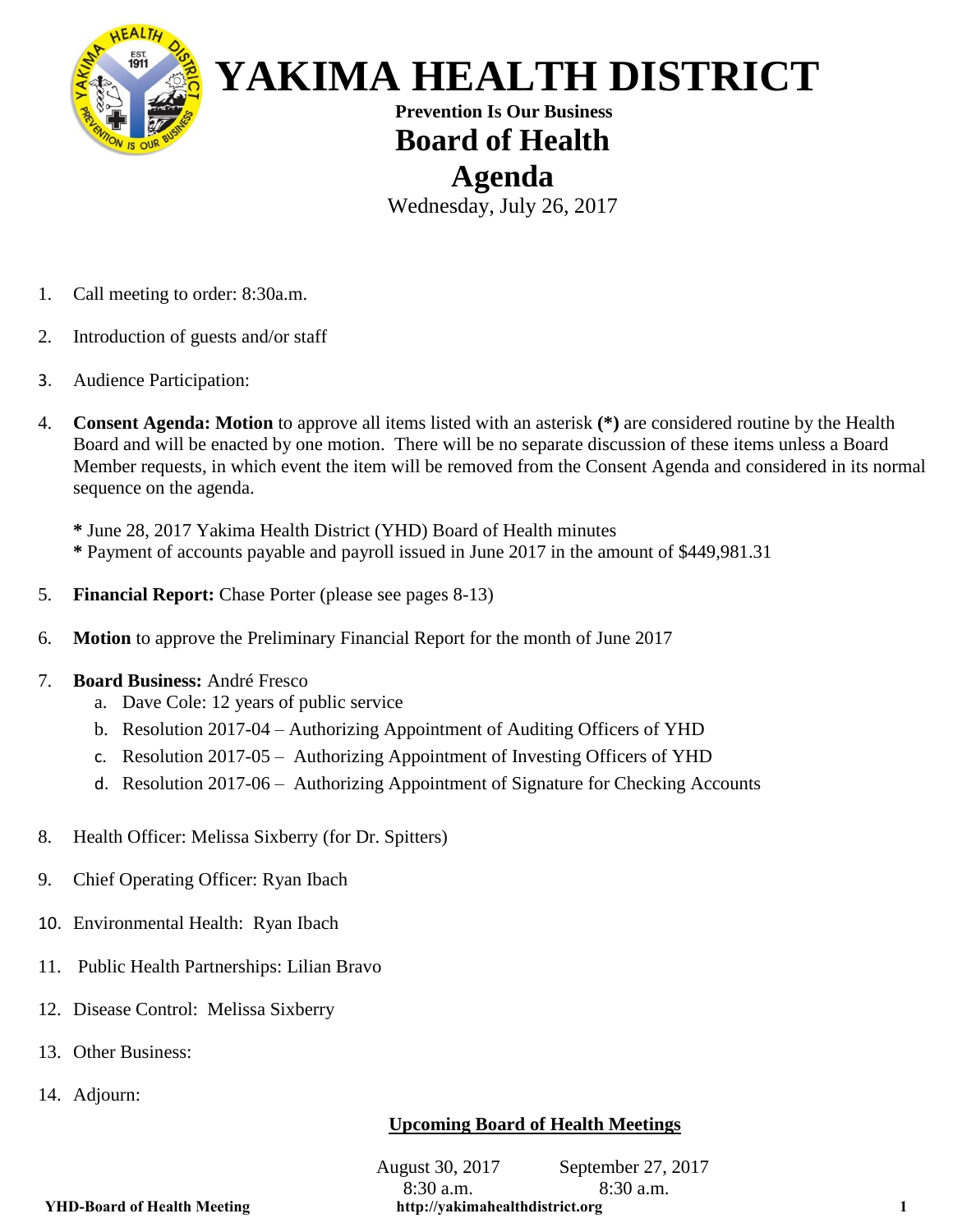

Prevention Is Our Business

### **Board of Health Minutes**

June 28, 2017

1. Meeting called to order by Board Chair, Gail Weaver, at 8:30 am

#### **PRESENT**

Ron Anderson, Commissioner Barbara Harrer, Mayor, Town of Harrah Gail Weaver, Citizen Member, Board Chair Mike Leita, Commissioner Maureen Adkison, Yakima City Council

**ABSENT** Jesse Farias, Citizen Member Rand Elliott, Commissioner

#### **Yakima Health District (YHD) STAFF**

Lilian Bravo Rose Carter Orlantha Coleman Andre Fresco Ryan Ibach Chase Porter Melissa Sixberry Dr. Chris Spitters

#### **GUESTS AND PRESS** Jean Mendoza-FOTC

2. **WELCOME AND INTRODUCTIONS,** Rose Carter is the new Public Health Technician effective May 2017 and is working in the Breast Cervical Colon Health Program (BCCHP). Rose previously worked at Memorial Hospital for 10 years and is happy to be part of the Yakima Health District team.

#### 3. **AUDIENCE PARTICIPATION-None**

### 4. **CONSENT AGENDA: MOTION**

| <b>MOTION:</b> Gail Weaver asked the Board members to approve the June | <b>FIRST: Barbara Harrer</b> |
|------------------------------------------------------------------------|------------------------------|
| 28, 2017 Yakima Health District Consent Agenda                         | <b>SECOND:</b> Mike Leita    |
|                                                                        | $\checkmark$ Approved        |
|                                                                        | $\Box$ Declined              |
|                                                                        | $\Box$ Amend                 |

#### **The following items were adopted upon approval of the consent agenda:**

- May 31, 2017 Yakima Health District Board of Health Minutes
- Approval of accounts payable and payroll issued in May 2017 in the amount of \$417,931.95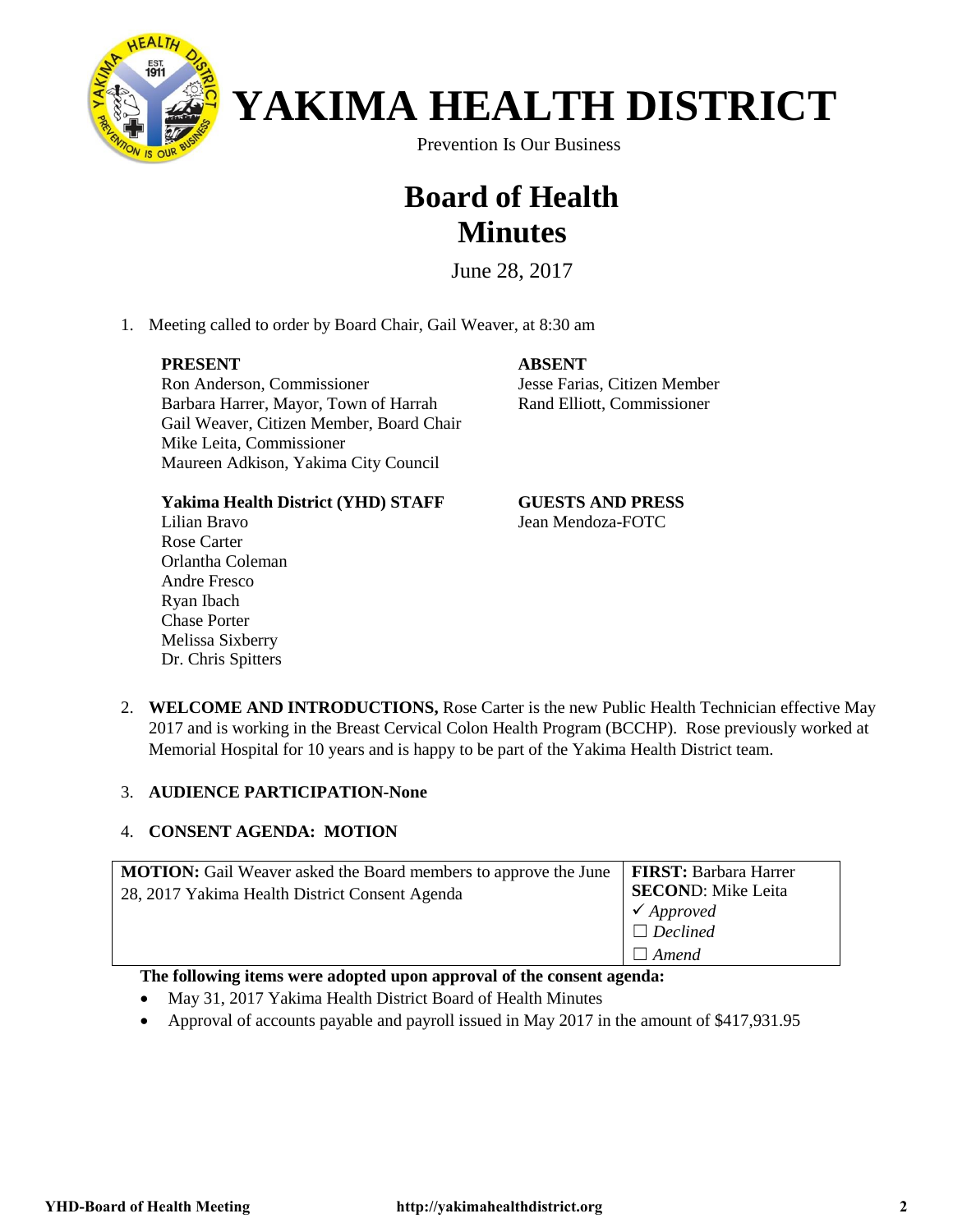

Prevention Is Our Business

#### 5. **BUDGET REPORT**: Chase Porter

#### **May 2017**

We had a monthly gain of \$46K bringing our year-to-date excess-revenue to approximately \$146K. Our revenue is under budget by about \$145K and our expenses are under budget by about \$248K. Our expected federal revenue is down by about \$69K due to the PHEPR, Public Health Emergency Preparedness and Response, program. We budgeted for a full-time equivalent which is currently unfilled. Ryan Ibach, our Chief Operating Officer is filling the role on a part-time basis. As a result, we did not expend as much as we anticipated for the PHEPR program. Secondly, the Developmental Disabilities program is down by \$109K mainly due to provider services, as well as promotions and advertising that have not been used. The 2018 goal will be to develop a communications strategy and plan through the new Public Health Partnerships Director, Lilian Bravo. The lower than expected revenue in those two programs are being offset by over performance in investment income, \$33K.

- Annual budgeted revenues and expenditures are \$5.9M and \$5.8M, respectively.
- May year-to-date budgeted revenue and expenditures are \$2.5M and \$2.4M, respectively.
- May year-to-date actual revenue and expenditures are \$2.3M and \$2.2M, respectively.

| 6. <b>MOTION:</b> Gail Weaver, BOH Chair motion to approve the<br>preliminary financial report for the month of May 2017 | <b>FIRST:</b> Ron Anderson<br><b>SECOND: Barbara Harrer</b> |
|--------------------------------------------------------------------------------------------------------------------------|-------------------------------------------------------------|
|                                                                                                                          | $\checkmark$ Approved                                       |
|                                                                                                                          | $\Box$ Declined                                             |
|                                                                                                                          | $\Box$ Amend                                                |

#### 7. **BOARD BUSINESS:** Andre Fresco, YHD Executive Director

Jeff Emmons, Emergency Management Director, has been an asset and supportive around recent wildfire smoke issues in the valley.

#### • **YHD involvement with the Blue Zones initiative**

This initiative continues to gain momentum in Yakima. The intent is to bring the Yakima community together to focus on improved health and best practices for healthy living that have succeeded around the world. The Health and Well-Being Coalition that is supporting the Blue Zones Initiative is a subcommittee of the local Chamber of Commerce. The Yakima Health District is an advisor to the Chamber and happy to support the inclusion of the City of Yakima, governmental health agencies and local governments as part the conversation. The next step in the process is to bring in an assessment team to interview community members, research best practices and determine a plan of intervention. This assessment stage will cost \$24-40K. Andre indicated his interest in financially supporting this process and the board expressed their interest in other organizations providing funding as well. The board indicated its comfort in being a financial partner but not paying the full amount of this assessment.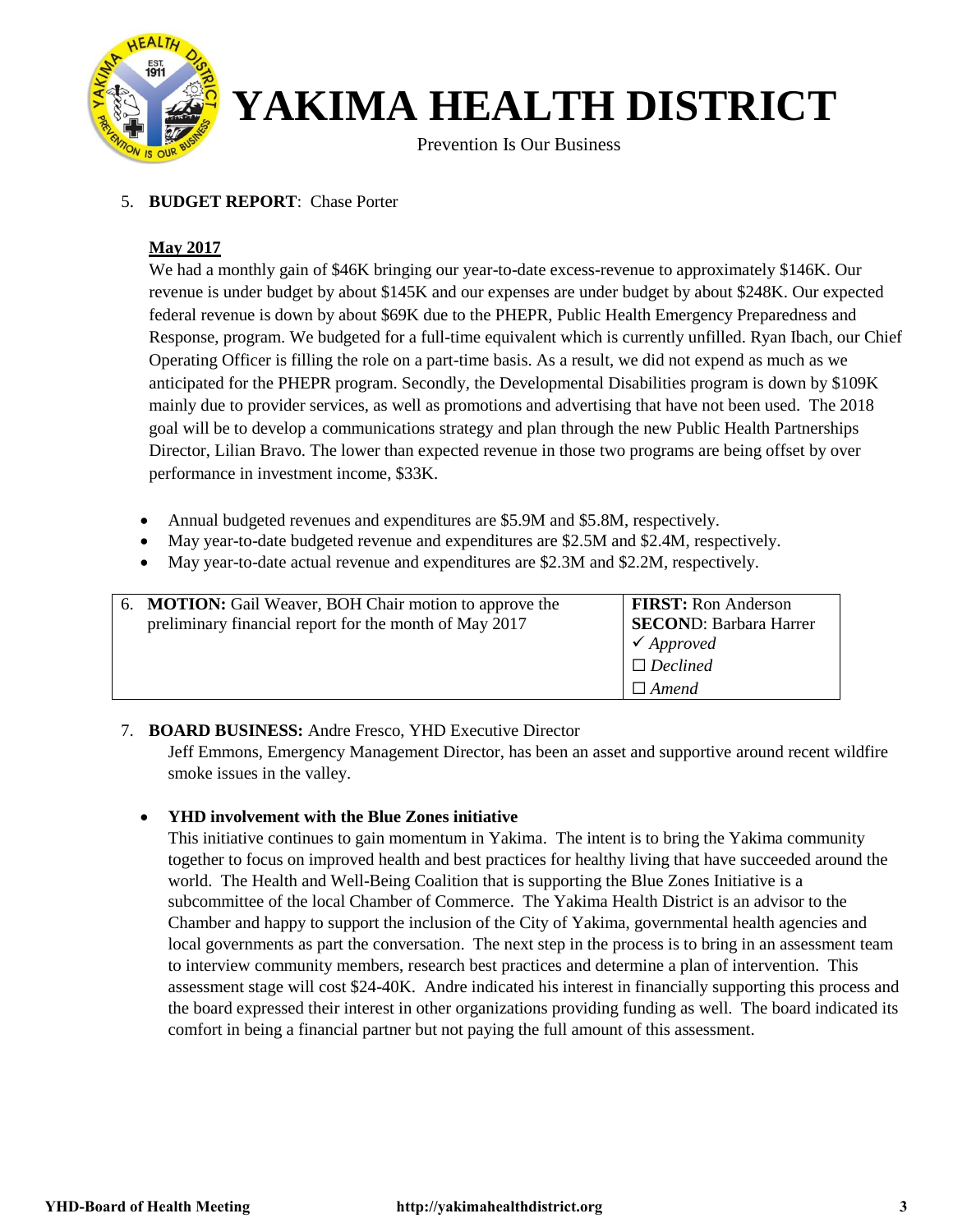

Prevention Is Our Business

- **Update on support to the Sheriff's Office (Naloxone and Medication Take-Back)**  Sheriff Winter is interested in distribution of Naloxone in his department. YHD is advising on proper procedures for storing and distributing in compliance with medical protocol and legal liability.
- **Medication Take-Back**

The Medication Take-Back program is currently operating in other cities that allow people from the community to safely discard their unused or expired medication. YHD would not be involved in the transfer of the medication but would fund a box at \$800 as gesture of support and a motivator for others to plan for implementation of Medication Take-Back boxes in their respective cities. The Sunnyside and Yakima Police Departments currently have these boxes. Norm Johnson and Steve Altmeyer have been working at the state level to advocate for similar programs. Sheriff Winter would like a box in the Zillah Sheriff's Office. Andre thought that the Yakima Valley Conference of Governments (YVCOG) may be interested in partnering on similar projects for all the cities in Yakima County, which was supported Mike Leita and Maureen Adkison.

- **Potential YHD emergency preparedness investment in State Fair Park –** Andre explained that CDC funding for Public Health Emergency Preparedness and Response (PHEPR) flows from the federal government to the state and then ultimately to our district. Andre and Ryan are working closely with our state partners to determine if Yakima County could host a Federal Medical Site for sheltering medical patients during a statewide disaster. A representative from the Department of Health and Human Services (HHS) Assistant Secretary for Preparedness and Response for our region met in Yakima and toured the State Fair Park. Conversations with Greg Stewart have involved discussions about the use of the State Fair Park as a Federal Medical Site (FMS). The State Fair Park was determined to have suitable buildings but currently lacks a generator for the Sun Dome and other buildings on the campus.
- **Discussion of YHD support for City of Yakima commercial kitchen business incubator –** the city received initial funds to research a location and investments for a commercial kitchen/incubator. The Yakima Health District is interested in a potential partnership that would expand access to mobile food vendors who are required to conduct prep work in a commercial kitchen.

#### 8. **HEALTH OFFICER**: Dr. Chris Spitters

### • **State Budget**

One of the most palpable impacts related to a delayed State budget approval would be closing most of the state public health laboratory's activity. YHD and most other LHJ's rely on this direct service for most or all of their TB, STD and HIV testing. All such testing would be interrupted and the laboratory's activity would be limited to rabies, measles and emergency preparedness/bioterrorism related testing.

### • **YHD Bulletin**:

This June 2017 bulletin will disseminate in July and will focus on Pertussis. We are in the midst of an outbreak of 50 cases to-date. The bulletin will emphasize vigilance for detecting new cases and promoting appropriate practice with respect to diagnosis, treatment and management of close contacts.

#### • **Mumps**

There has been one new case in the last week or two, five total to-date for the year. Overall, the statewide outbreak has slowed down greatly.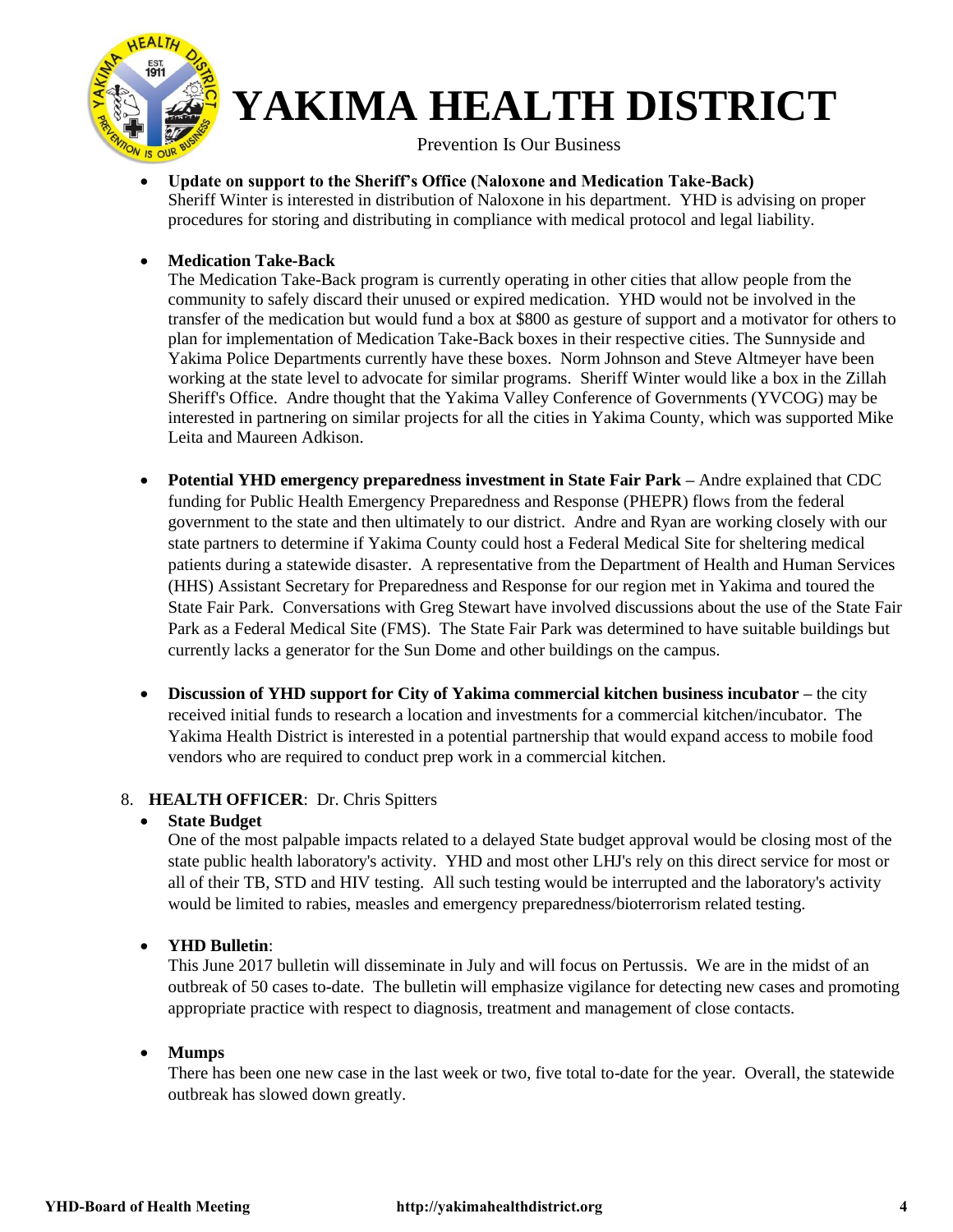

**Prevention Is Our Business** 

### • **Limitations to New Diagnostics for Gastroenteritis**

Laboratory testing for detection of organism causing gastroenteritis has evolved from growing the organism in culture (old) to detecting the organism's DNA (new). A downside for public health of this innovation is the absence of an organism upon which to conduct additional testing that provides valuable epidemiologic information. Another limitation of this technology is that false positive results appear to be common for certain organisms (for example, campylobacteriosis).

• **STD's**

For many years, syphilis transmission has been primarily among men who have sex with men, but recent increases in heterosexual transmission have been observed locally and throughout the state. This raises concern for and risk of infected pregnant women delivering (or losing) babies with congenital syphilis.

### 9. **CHIEF OPERATING OFFICER**: Ryan Ibach,

### • **Direct Therapy**

Melissa Sixberry, County IT and Ryan have been working to implement direct therapy through Skype to manage medication administration within the TB program to save time and money impacted by home visits.

### • **Year End Reports**

Ryan has been working with Jeff Emmons on the Yakima Health District Emergency Management Continuity of Operations Plan (COOP).

### 10. **PUBLIC HEALTH PARTNERSHIPS**: Lilian Bravo

### • **Breast Cervical Colon Health Program (BCCHP) End Year Update**

The team screened 850 individuals for breast, cervical and colon cancer. Of those 850 individuals, 11 were identified and diagnosed with cancer and received treatment.

#### • **Vaccines for Children**

24 clinics received an assessment of their protocols related to vaccines. 15 of the 24 clinics had violations, approximately 62%. Jessica Van Doren has been offering technical assistance to help the clinics to make sure each clinic is up to standard.

#### 11. **DISEASE CONTROL**: Melissa Sixberry

#### • **Pertussis (whooping cough),**

We had quite a few cases of Pertussis initially, which is currently on the down swing with 51 cases which began in the lower valley. 43 of the 52 cases are in the lower valley; eight are in the Yakima County. Overall, we are seeing two-three cases per week.

#### • **Mumps**

We have one new case last week reported in Yakima.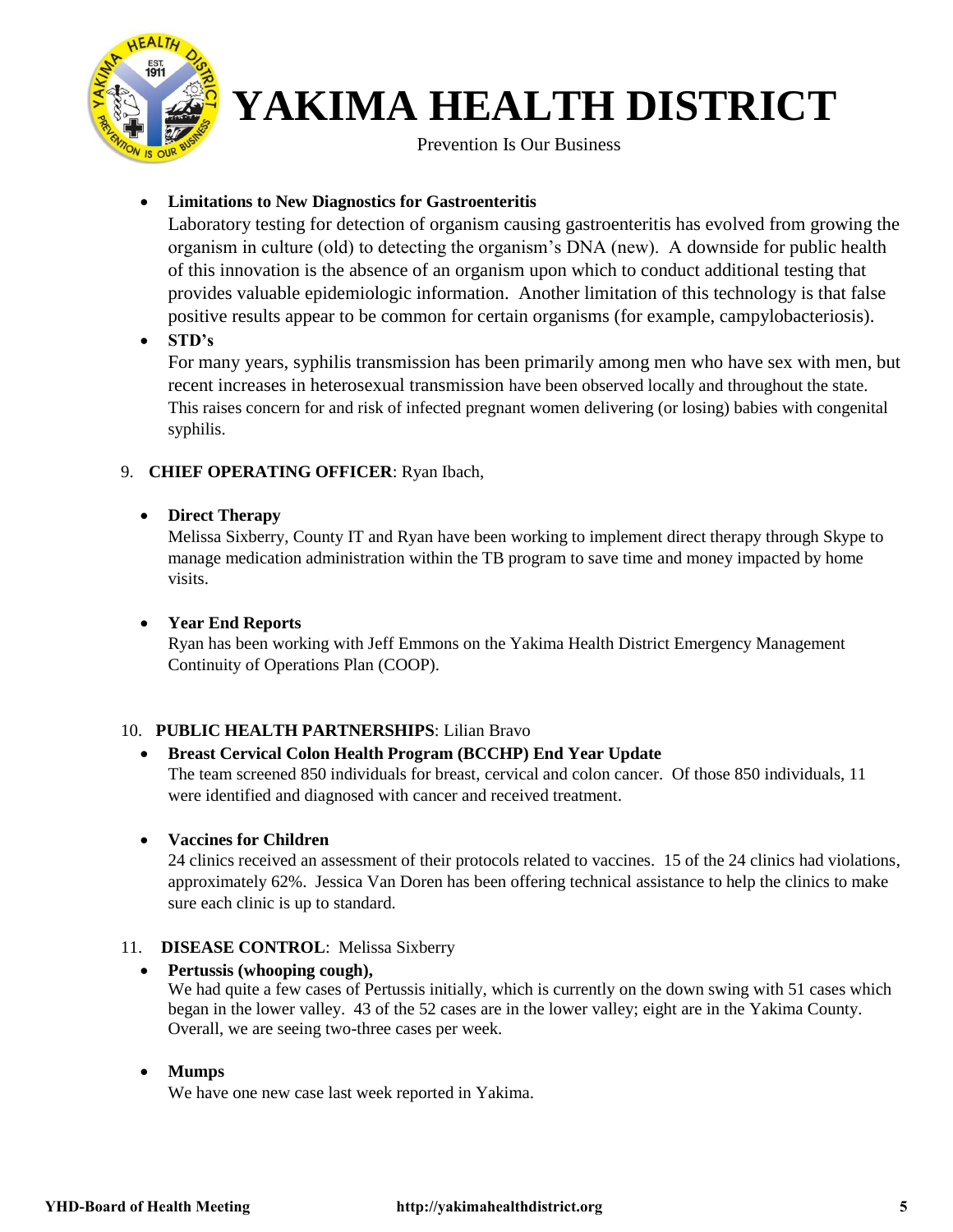

Prevention Is Our Business

#### • **Campylobacter**

This is commonly high in the summer. Melissa spoke with KNDO, KIT radio and the Yakima Herald Republic on proper food handling, hand washing and appropriate temperatures to educate the community on preventative measures.

#### • **Naloxone**

During needle exchange, seven naloxone kits were distributed and is well received in the community.

#### 12. **ENVIRONMENTAL HEALTH**: Ryan Ibach

#### • **Federal Emergency Management Agency**

Dave Cole is currently at the Federal Emergency Management Agency training in Anniston, Alabama where he is receiving environmental health specific training related to mass sheltering, vectors, mosquito, water and waste management.

#### • **Mobile Food Units**

Environmental Health Staff continue to work with Code Enforcement and the City of Yakima to bring mobile food vendors in compliance with safety regulations.

#### • **Homelessness Tiny House Project**

Dave has been in collaboration with the City of Yakima and YVCOG on the tiny house project for the homeless. The Yakima Health District is primarily functioning as a consultant to help project managers understand how to manage waste water.

#### • **Wildfire**

The Yakima Health District is collaborating with the Department of Ecology to clarify our role as an advisor on issues involving smoke in the area. The Yakima Health District is also in communication with the Clean Air Authority, and Dr. Spitters for health alerts and notifications to schools and the community.

#### 13. **OTHER BUSINESS**:

Gail Weaver, BOH Chair, adjourned the meeting at 9:36a.m.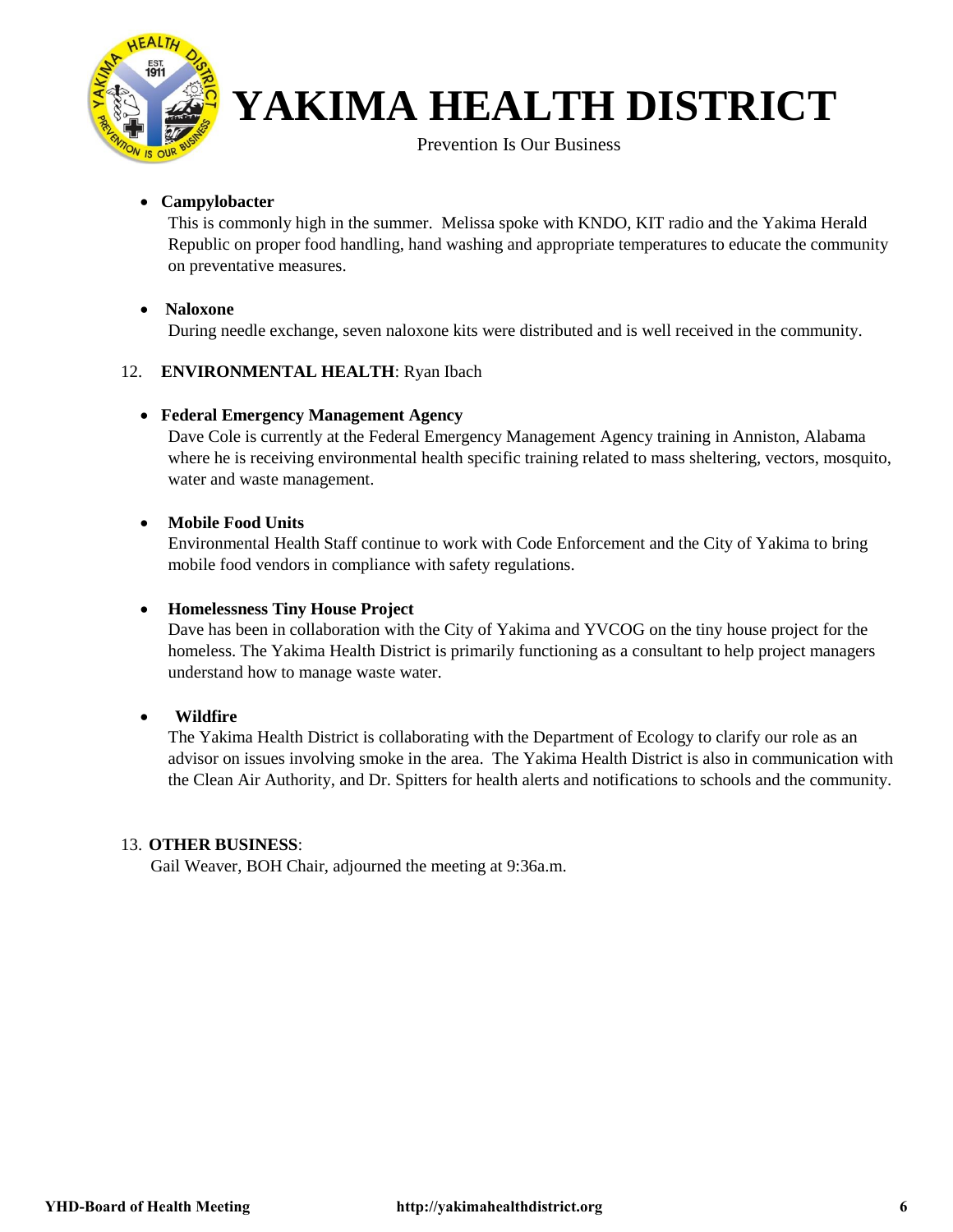### **VOUCHERS APPROVAL**

The following vouchers/warrants are approved for payment:

| A/P Batch & Cash Voucher#            | <b>Amount</b> |              |
|--------------------------------------|---------------|--------------|
| 373434 5/15/17                       | \$145,480.11  |              |
| 373866 5/31/17                       | \$108,526.99  |              |
| 3739015/31/17                        | $-$524.91$    |              |
| 374235 5/31/17                       | \$13.85       |              |
| <b>Indirect Costs- Yakima County</b> | \$1,251.25    |              |
| <b>GIS Fixed Cost</b>                | \$555.25      |              |
| <b>Purchasing Service Cost</b>       | \$26.50       |              |
| <b>Technology Services Cost</b>      | \$13,010.25   |              |
| Inter-fund 107105                    | \$1,260.86    |              |
| Inter-fund 107148                    | \$311.68      |              |
| Inter-fund 107252                    | \$45.00       |              |
| Total Claims & Warrants, above       |               | \$269,956.83 |
| Payroll Remittance to Key Bank       |               |              |
| B#107129                             | \$51,468.96   |              |
| 86377                                | \$144,891.47  |              |
| 86466                                | $-54,421.62$  |              |
| 86471                                | $-53,895.00$  |              |
| 86473                                | -\$39,258.30  |              |
| 107390                               | $-$810.39$    |              |
|                                      |               |              |
| <b>Total Payroll</b>                 |               | \$147,975.12 |
| <b>TOTAL PAYMENTS</b>                |               | \$417,931.95 |

All of the above are approved for payment in the amount of **\$417,931.95** this 28th day of June, 2017.

**\_\_\_\_\_\_\_\_\_\_\_\_\_\_\_\_\_\_\_\_\_\_\_\_\_\_\_\_** 

 **Board of Health Chair**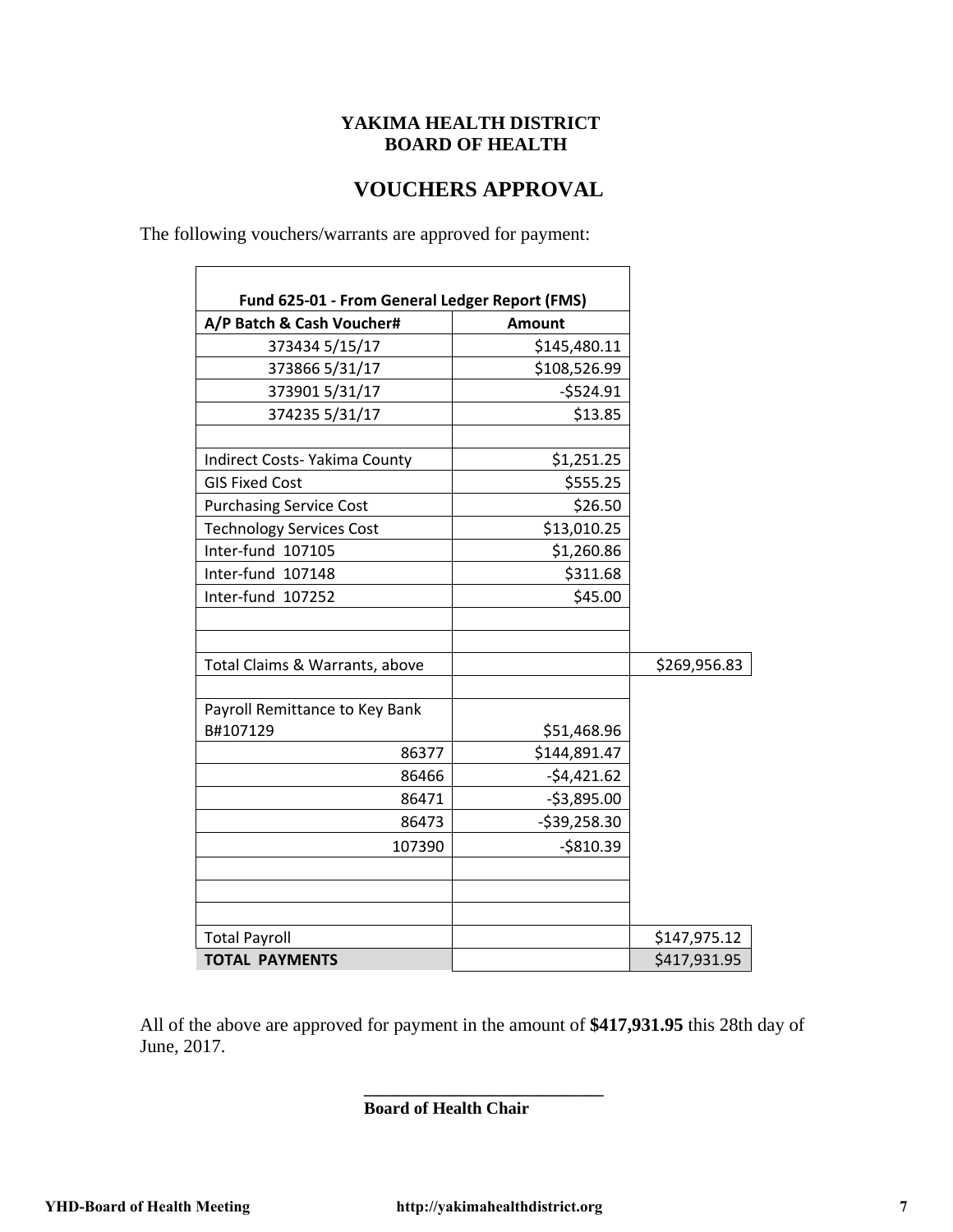

Yakima Health District 1210 Ahtanum Ridge Drive Union Gap, WA 98903 Phone (509) 249-6549 Fax (509) 249-6649

#### **YAKIMA COUNTY HEALTH DISTRICT**

**For the month of June 2017**

#### **REVIEW OF PRELIMINARY FINANCIAL STATEMENTS**

#### **50.00% OF THE BUDGET**

| Year to date: as of May 2017        | Net Income (Loss)        | £.  | 145,504 |  |
|-------------------------------------|--------------------------|-----|---------|--|
| For the Month of June 2017- ACTUALS | <b>Net Income (Loss)</b> |     | 11,448  |  |
| subtotal                            |                          | -\$ | 156,952 |  |
| prior period adjustment             |                          | -\$ | -       |  |
|                                     |                          |     |         |  |
| Year to date: as of June 2017       | <b>Net Income (Loss)</b> |     | 156,952 |  |

#### **Budget to Actual comparison- Year to date as of 6/30/2017**

|                                                  | Revenue                                                 |        | <b>Expenditures</b>                                         |        |
|--------------------------------------------------|---------------------------------------------------------|--------|-------------------------------------------------------------|--------|
| Fiscal Year 2017 Total Adopted Budget            | 5,912,754                                               |        | 5,808,301                                                   |        |
| <b>Allocated Budget YTD</b>                      | 2,956,377                                               |        | 2,904,151                                                   |        |
| Budget % to total adopted budget                 | 50.00%                                                  |        | 50.00%                                                      |        |
| Subtotals Actuals                                | 2,787,226                                               | 47.14% | 2,552,048                                                   | 43.94% |
| Actuals - Pass Thru Programs (Indirect Costs)    | 0                                                       |        | 78,226                                                      | 1.35%  |
| <b>Total Actuals</b>                             | 2,787,226                                               |        | 2,630,274                                                   |        |
| Total actuals % to total adopted budget          | 47.14%                                                  |        | 45.28%                                                      |        |
| Actual compared to total adopted budget          | (3, 125, 528)                                           |        | (3, 178, 027)                                               |        |
| <b>Actual compared to allocated budget - YTD</b> | (169, 151)                                              |        | (273, 876)                                                  |        |
| As of June 30, 2017                              | Actual Revenue is<br>less than budget by<br>this amount |        | Actual Expenditure is<br>less than budget by<br>this amount |        |

http://yakimahealthdistrict.org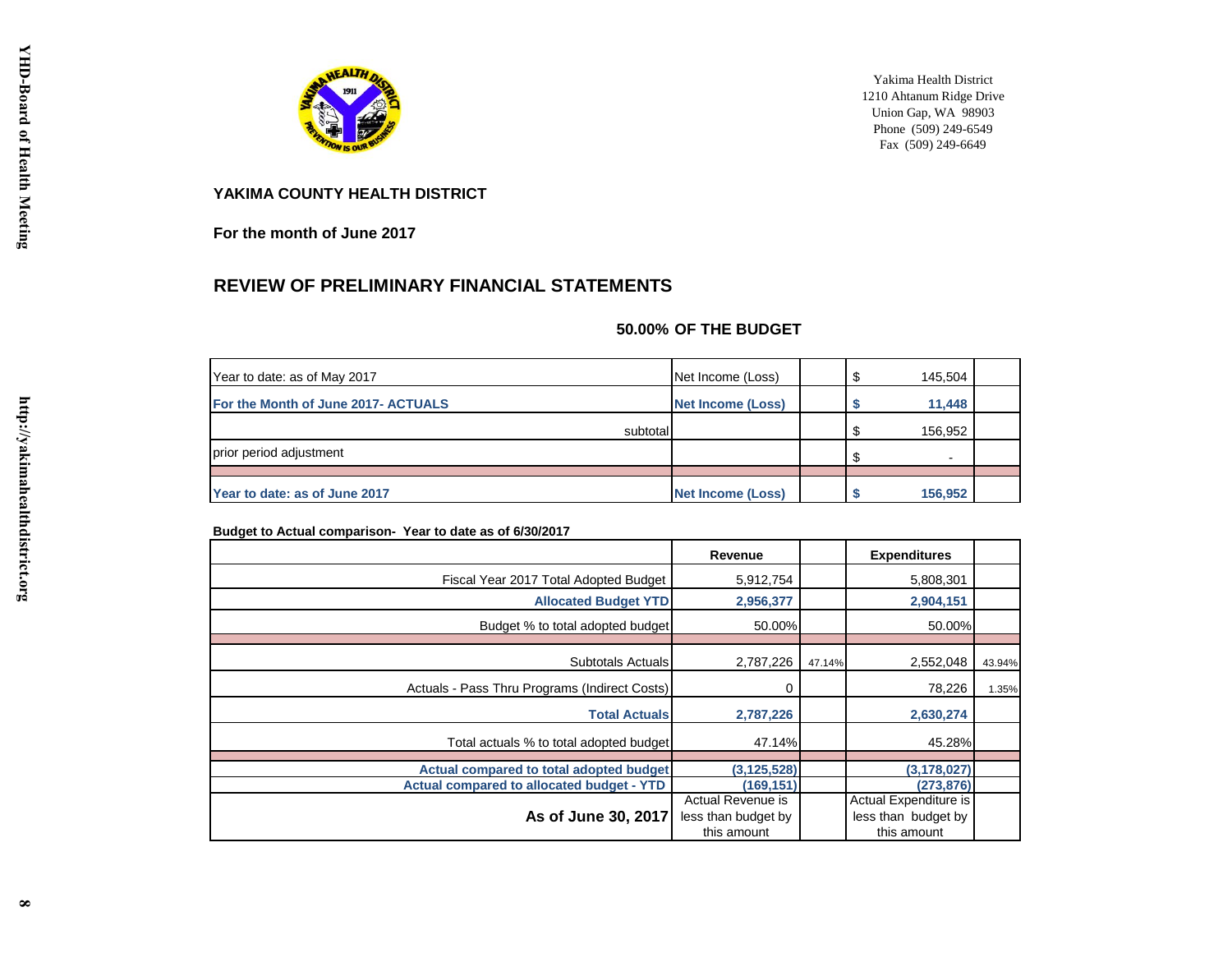

**B** of

#### HEALTH DIST **Yakima Health District Income Statement**

| <b>Monthly</b><br><b>June 2017</b><br>Year-to-Date |         |                |                   |                          | Year-End       |                   |             |           |
|----------------------------------------------------|---------|----------------|-------------------|--------------------------|----------------|-------------------|-------------|-----------|
|                                                    |         |                |                   |                          |                |                   |             | $6$ Mo's  |
|                                                    | Actual  | <b>Budget</b>  | <b>Difference</b> | Actual                   | <b>Budget</b>  | <b>Difference</b> | 2017 Budget | Remaining |
| Revenue<br><b>Public Health Funding</b>            | 87.707  | 87,707         | $\Omega$          | 526,241                  | 526,241        | $\mathbf{1}$      | 1,052,481   | 526,240   |
| Federal                                            | 66,694  | 61,715         | 4,979             | 306,324                  | 370,291        | (63, 967)         | 740,582     | 434,258   |
| <b>State</b>                                       | 4,132   | 14,796         | (10, 664)         | 78,563                   | 88,777         | (10, 213)         | 177,553     | 98,990    |
| Yakima County                                      | 12,500  | 12,500         |                   | 75.000                   | 75,000         |                   | 150,000     | 75.000    |
| Fees, Permits Licensing                            | 107,284 | 103,111        | 4,173             | 622,667                  | 618,669        | 3,998             | 1,237,337   | 614,670   |
| <b>Developmental Disabilities</b>                  | 185,365 | 209,567        | (24, 202)         | 1,123,834                | 1,257,401      | (133, 566)        | 2,514,801   | 1,390,967 |
| Investment Income                                  | 5,605   | 3,333          | 2,272             | 54,502                   | 20,000         | 34,502            | 40,000      | (14,502)  |
| Other                                              | 95      |                | 95                | 95                       |                | 95                |             | (95)      |
| <b>Total Revenue</b>                               | 469,382 | 492,730        | (23, 348)         | 2,787,226                | 2,956,377      | (169, 151)        | 5,912,754   | 3,125,528 |
|                                                    |         |                |                   |                          |                |                   |             |           |
| <b>Expenses</b>                                    |         |                |                   |                          |                |                   |             |           |
| Salaries & Wages                                   | 150,963 | 149,069        | 1,894             | 798,640                  | 894,412        | (95, 771)         | 1,788,823   | 990,183   |
| <b>Benefits-Direct</b>                             | 52,405  | 54,503         | (2,098)           | 296,579                  | 327,020        | (30, 441)         | 654,040     | 357,461   |
| Payroll Expense                                    | 203,368 | 203,572        | (204)             | 1,095,219                | 1,221,432      | (126, 212)        | 2,442,863   | 1,347,644 |
| Advertising                                        | 81      | 5,719          | (5,638)           | 3,424                    | 34,314         | (30, 890)         | 68,627      | 65,203    |
| <b>BOH Meeting Supplies</b>                        | 23      | 46             | (23)              | 279                      | 275            | $\overline{4}$    | 550         | 271       |
| <b>Computer Expense</b>                            | 460     |                | 460               | 919                      | $\overline{a}$ | 919               |             | (919)     |
| Copies & Printing                                  | 1,472   | 1,814          | (342)             | 13,394                   | 10,882         | 2,512             | 21,763      | 8,369     |
| <b>Employee Recongition</b>                        |         | 42             | (42)              | 39                       | 250            | (211)             | 500         | 461       |
| <b>Janitorial Services</b>                         | 2,762   | 2,512          | 250               | 14,755                   | 15,072         | (317)             | 30,144      | 15,389    |
| Janitorial Supplies                                | 236     | 167            | 70                | 1,645                    | 1,000          | 645               | 2,000       | 355       |
| Membership Dues                                    | 109     | 1,301          | (1, 192)          | 11,943                   | 7,806          | 4,138             | 15,611      | 3,668     |
| <b>Office Supplies</b>                             | 455     | 815            | (360)             | 7,568                    | 4,891          | 2,678             | 9,781       | 2,213     |
| <b>Operating Supplies</b>                          | 1,265   | 1,126          | 139               | 5,184                    | 6,756          | (1,571)           | 13,511      | 8,327     |
| Postage                                            | 934     | 653            | 282               | 4,536                    | 3,915          | 621               | 7,830       | 3,294     |
| Telephone                                          | 1,839   | 1,795          | 44                | 10,785                   | 10,773         | 13                | 21,545      | 10,760    |
| Professional Services - Accounting                 |         | 333            | (333)             | 9,626                    | 2,000          | 7,626             | 4,000       | (5,626)   |
| Professional Services - County Indirect            | 1,251   | 1,251          | $\blacksquare$    | 7,508                    | 7,508          |                   | 15,015      | 7,508     |
| Professional Services - Health Officer             | 7,140   | 7,083          | 57                | 32,513                   | 42,500         | (9,988)           | 85,000      | 52,488    |
| Professional Services - Legal                      | 2,145   | 1,427          | 718               | 8,315                    | 8,560          | (245)             | 17,120      | 8,805     |
| Professional Services - Technology                 | 13,010  | 13,010         | $\Omega$          | 78,062                   | 78,061         | $\overline{1}$    | 156,122     | 78,061    |
| Professional Services - Other                      | 74,174  | 91,371         | (17, 196)         | 505,680                  | 548,226        | (42, 546)         | 1,096,451   | 590,771   |
| Provider Serv-Medical (Fed)                        | 21,407  | 18,321         | 3,086             | 110,299                  | 109,924        | 375               | 219,848     | 109,549   |
| Provider Serv-Medical (State)                      |         | $\overline{a}$ |                   |                          |                |                   |             |           |
| Provider Servies - Other                           | 171,693 | 188,672        | (16, 978)         | 1,041,766                | 1,132,030      | (90, 264)         | 2,264,060   | 1,222,294 |
| <b>Contracted Services</b>                         | 10,129  | 2,104          | 8,026             | 13,296                   | 12,622         | 674               | 25,244      | 11,948    |
| <b>Temp Worker</b>                                 |         | 417            | (417)             | 1,741                    | 2,500          | (759)             | 5,000       | 3,259     |
| <b>Client's Related Expenses</b>                   |         | 42             | (42)              | $\overline{\phantom{a}}$ | 250            | (250)             | 500         | 500       |
| <b>Interpreting Services</b>                       |         | 38             | (38)              |                          | 225            | (225)             | 450         | 450       |
| Laboratory & Pharmacy Supplies                     | 252     | 271            | (19)              | 2,973                    | 1,625          | 1,348             | 3,250       | 277       |
| <b>Bank Fees</b>                                   |         | 50             | (50)              | $\overline{a}$           | 300            | (300)             | 600         | 600       |
| Fuel                                               | 723     | 1,717          | (994)             | 4,858                    | 10,303         | (5, 445)          | 20,605      | 15,747    |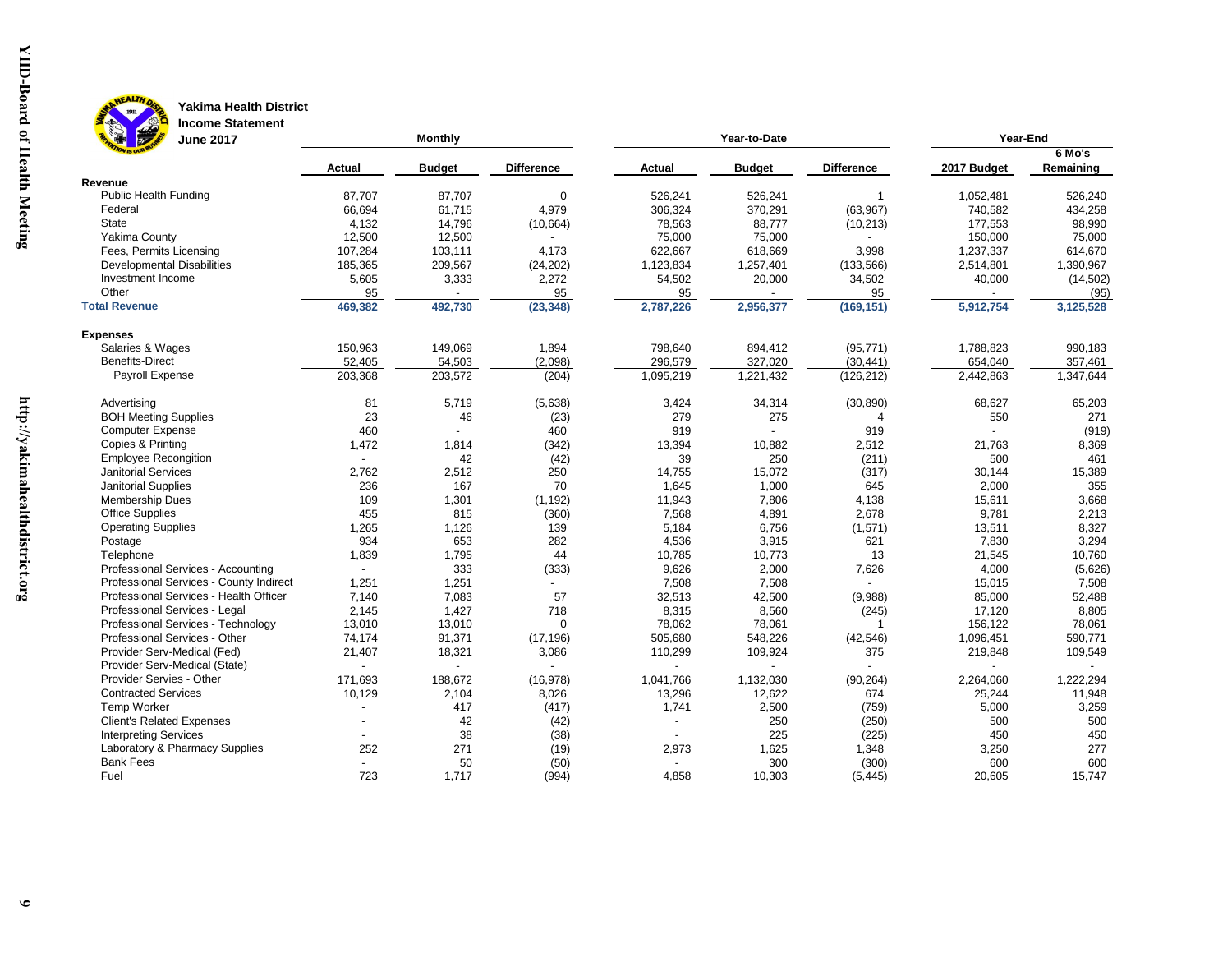

# **Brag**

#### **Yakima Health District Income Statement**

| "一<br><b>June 2017</b>          |           | <b>Monthly</b>           |                   |            | Year-to-Date  |                   | Year-End    |                     |  |
|---------------------------------|-----------|--------------------------|-------------------|------------|---------------|-------------------|-------------|---------------------|--|
|                                 | Actual    | <b>Budget</b>            | <b>Difference</b> | Actual     | <b>Budget</b> | <b>Difference</b> | 2017 Budget | 6 Mo's<br>Remaining |  |
| <b>Expenses (Cont.)</b>         |           |                          |                   |            |               |                   |             |                     |  |
| Insurance                       | 3,165     | 3,165                    | 0                 | 18,988     | 18,988        |                   | 37,976      | 18,988              |  |
| Miscellaneous                   | 37        | $\overline{\phantom{a}}$ | 37                | 250        |               | 250               |             | (250)               |  |
| Operating Rental & Leases       | 5,630     | 4,748                    | 883               | 33,868     | 28,487        | 5,381             | 56,973      | 23,105              |  |
| <b>Rent Storage</b>             |           | 210                      | (210)             |            | 1,257         | (1, 257)          | 2,514       | 2,514               |  |
| Repair & Maintenance            | 810       | .473                     | (663)             | 10,544     | 8,838         | 1,707             | 17,675      | 7,131               |  |
| Small Tools & Minor Equipment   |           | 1,421                    | (1, 421)          | 2,663      | 8,525         | (5,862)           | 17,050      | 14,387              |  |
| Training                        | 779       | 435                      | 344               | 6,131      | 2,613         | 3,519             | 5,225       | (906)               |  |
| Travel                          | 5,364     | 5,693                    | (329)             | 30,554     | 34,158        | (3,604)           | 68,315      | 37,761              |  |
| <b>Utilities</b>                | 1,927     | 2,148                    | (221)             | 10,659     | 12,886        | (2, 227)          | 25,771      | 15,112              |  |
| Close Out Indirect Program      | (73, 593) | (73, 849)                | 256               | (461, 116) | (443,094)     | (18,022)          | (886, 188)  | (425,072)           |  |
| Depreciation Expense            | 5,864     |                          | 5,864             | 36,291     |               | 36,291            |             | (36, 291)           |  |
| Less Pass-Through Expenses      | (6, 977)  | (7,083)                  | 106               | (44,883)   | (42, 500)     | (2, 383)          | (85,000)    | (40, 117)           |  |
| <b>Total Expenses</b>           | 457,934   | 484,025                  | (26, 091)         | 2,630,274  | 2,904,151     | (273, 876)        | 5,808,301   | 3,178,027           |  |
| <b>Excess/(Loss on) Revenue</b> | 11,448    | 8,704                    | 2,743             | 156,952    | 52,227        | 104,725           | 104,453     | (52, 499)           |  |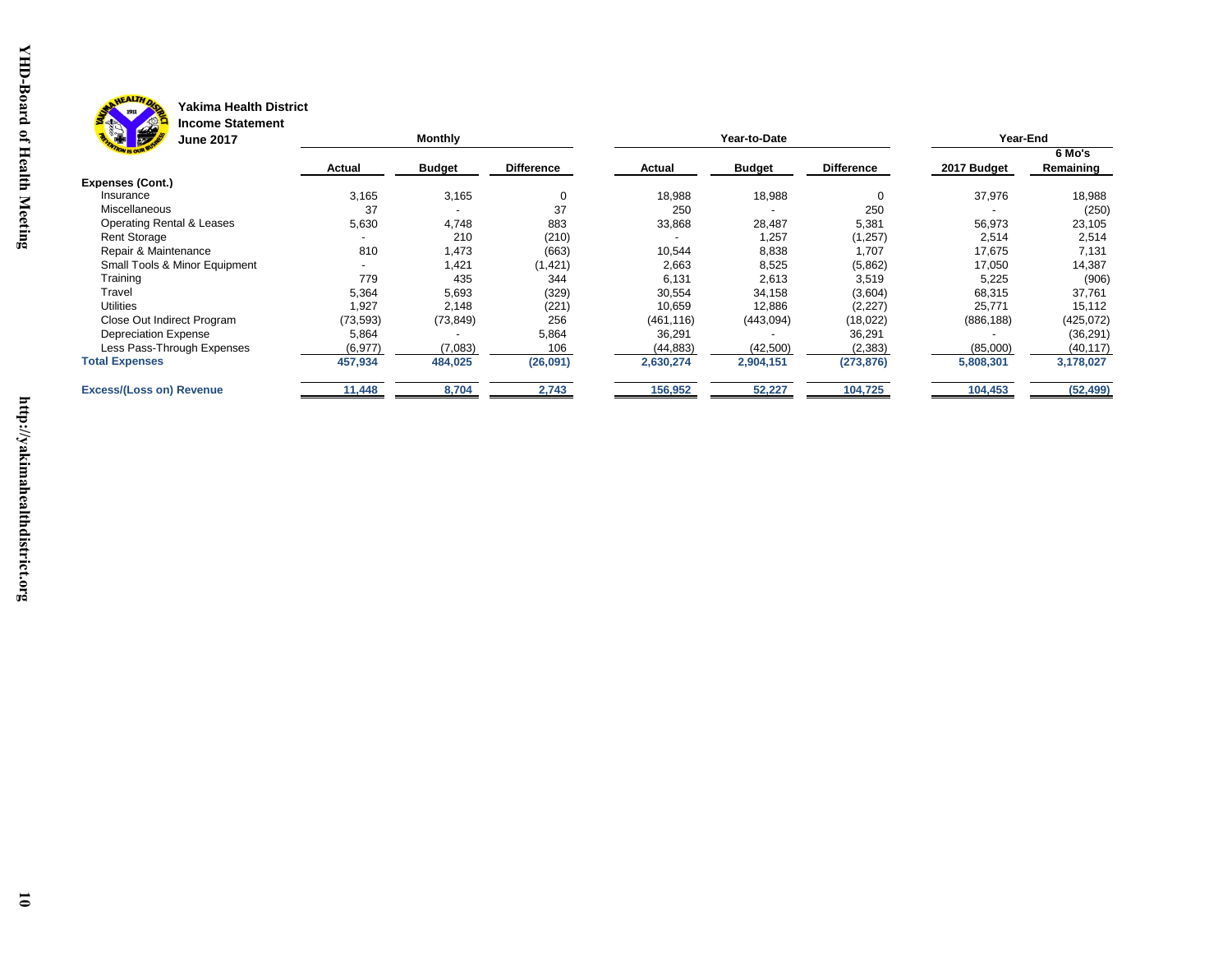| Preliminary Monthly Financial Summary by Program for June 2017<br><b>Budget YTD Percentage</b><br>50.00% |                                                            |                  |                        |                |                |                             | <b>Yrly Budget Rev</b><br>5,912,754 | <b>Yrly budget Exp</b><br>5,808,301 Original |                             |                          |                                           |                               |                                     |                                               |                                                                       |
|----------------------------------------------------------------------------------------------------------|------------------------------------------------------------|------------------|------------------------|----------------|----------------|-----------------------------|-------------------------------------|----------------------------------------------|-----------------------------|--------------------------|-------------------------------------------|-------------------------------|-------------------------------------|-----------------------------------------------|-----------------------------------------------------------------------|
|                                                                                                          |                                                            |                  |                        |                | 47.14%         | 43.94%                      |                                     | 50.00%                                       | 50.00%                      |                          |                                           |                               |                                     |                                               |                                                                       |
|                                                                                                          |                                                            |                  | Actual - Current Month |                |                | Actual - Year to Date (YTD) |                                     |                                              | Budget - Year To Date (YTD) |                          | <b>Budget Variance</b><br>from YTD actual | Year to date                  | Year to date                        | Admin &<br>Support<br>Programs                |                                                                       |
| Prog<br>No.                                                                                              | <b>Program Description</b>                                 | Revenue          | Expense                | <b>Net</b>     | Revenue        | Expense                     | Net                                 | Revenue                                      | Expense                     | <b>Net</b>               | Amount (Over) or<br><b>Under Budget</b>   | Actuals<br>(Expenses<br>only) | <b>Budget</b><br>(Expenses<br>only) | Amount<br>(Over) or<br>Under<br><b>Budget</b> | Comments                                                              |
|                                                                                                          | 111 YHD Vehicles                                           |                  |                        | 292            |                |                             | 2,026                               | $\sim$                                       | (738)                       | 738                      | 1,289                                     |                               |                                     |                                               |                                                                       |
| 100                                                                                                      | Administrator & Health Officer<br>110 Information Systems  | 5,605            | (0)<br>$\mathbf{0}$    | 5,605<br>(0)   | 54,502         | (0)<br>(0)                  | 54,502<br>$\mathbf{0}$              | 20,000                                       | 10                          | 19.990<br>(1)            | 34,512<br>$\blacktriangleleft$            | 172,613<br>22,185             | 163.440<br>14,088                   | (9.173)<br>(8,097)                            | <b>Treasurer's Investment pool</b><br>allocated unrealized gain/loss. |
|                                                                                                          |                                                            |                  |                        |                |                |                             |                                     |                                              |                             |                          |                                           |                               |                                     |                                               |                                                                       |
| 113                                                                                                      | <b>Strategic Planning and Partnership</b>                  | 16,188           | 20,816                 | (4,628)        | 62,747         | 62,747                      |                                     | 63.475                                       | 73,285                      | (9.810)                  | 9.810                                     |                               |                                     |                                               |                                                                       |
| 120                                                                                                      | Community Health Administration                            |                  |                        | $\sim$         | $\sim$         | $\sim$                      |                                     | $\overline{\phantom{0}}$                     |                             | (3)                      | 3                                         | 9.054                         | 32.928                              | 23,874                                        |                                                                       |
| 130                                                                                                      | <b>Building, Fixtures</b>                                  |                  |                        |                |                |                             | (0)                                 |                                              | (28, 513)                   | 28,513                   | (28, 513)                                 | 31,178                        | 35,946                              | 4,768                                         |                                                                       |
| 150                                                                                                      | <b>EH Administration</b>                                   | $\sim$           | $\mathbf{0}$           | (0)            | $\sim$         | $\mathcal{L}_{\mathcal{C}}$ | $\sim$                              | $\sim$                                       | (9)                         | 9 <sup>1</sup>           | (9)                                       | 52,491                        | 72,786                              | 20,295                                        |                                                                       |
| 160                                                                                                      | <b>Business Management</b>                                 |                  |                        |                |                |                             |                                     |                                              | (9)                         | $\mathbf{Q}$             | (9)                                       | 162,833                       | 121,845                             | (40, 988)                                     |                                                                       |
| 161                                                                                                      | ssets Replacement/PERS 1                                   | 95               | 23                     | 72             | 7,721          | 7,779                       | (58)                                | $\sim$                                       | 13,168                      | (13, 168)                | 13.110                                    |                               |                                     |                                               |                                                                       |
| 170<br>171                                                                                               | Personnel                                                  |                  | 3,495                  |                | 7,923          | 7,923                       | ÷.                                  | 2,204                                        | 2,542                       | (1)<br>(338)             | $\overline{1}$<br>338                     | 10.762                        | 2.070                               | (8.692)                                       |                                                                       |
| 172                                                                                                      | <b>Agency Training</b><br><b>IR Legal/Sound Employment</b> | 3,495<br>(2,673) | $\sim$                 | (2,673)        | 27,644         | 17,500                      | 10,144                              | 36,381                                       | 42,008                      | (5,627)                  | 15,771                                    |                               |                                     |                                               | Reduced HR Fee                                                        |
|                                                                                                          |                                                            |                  |                        |                |                |                             |                                     |                                              |                             |                          |                                           |                               |                                     |                                               |                                                                       |
| 221                                                                                                      | lealth Outcome Proj-Pregnant Women                         | 1,483            | 1,916                  | (432)          | 4,088          | 5,281                       | (1, 193)                            | 20,275                                       | 20,276                      | (2)                      | (1, 192)                                  |                               |                                     |                                               |                                                                       |
| 225                                                                                                      | <b>Child Death Review</b>                                  | 591              | 74                     | 518            | 3,547          | 74                          | 3,474                               | 3,547                                        | 4,093                       | (546)                    | 4,020                                     |                               |                                     |                                               |                                                                       |
| 290                                                                                                      | Medicaid Admin Match-YHD                                   |                  | 540                    | (540)          | 15,008         | 5,632                       | 9,376                               | 35,897                                       | 16,599                      | 19,298                   | (9,922)                                   |                               |                                     |                                               |                                                                       |
| 309<br>320                                                                                               | <b>Medical Records</b><br><b>DOHCC - Immunizations</b>     | 596<br>3,304     | 222<br>3,304           | 374            | 3,779<br>9,106 | 1,455<br>9,122              | 2,323<br>(16)                       | 3,597<br>6,500                               | 4,152<br>6,495              | (555)<br>5 <sup>5</sup>  | 2,878<br>(21)                             |                               |                                     |                                               |                                                                       |
| 321                                                                                                      | OHCC-Prenatal Hep B                                        | 2,033            | 1,371                  | 663            | 23,008         | 19,892                      | 3,116                               | 9,611                                        | 10,224                      | (613)                    | 3,729                                     |                               |                                     |                                               |                                                                       |
| 325                                                                                                      | <b>State Vaccine Monitoring</b>                            | 3,359            | 3,359                  | $\sim$         | 8,789          | 9,405                       | (615)                               | 17,188                                       | 17,192                      | (4)                      | (611)                                     |                               |                                     |                                               |                                                                       |
| 329                                                                                                      | PPHF Vtrecks IIS Interface                                 |                  |                        | $\sim$         | 700            | 700                         | $\sim$                              | $\sim$                                       |                             | $\overline{\phantom{0}}$ | $\sim$                                    |                               |                                     |                                               |                                                                       |
| 331                                                                                                      | STD - DOH staff                                            | 661              | 661                    | $\sim$         | 3,970          | 3,970                       | $\sim$                              | 3,774                                        | 3,776                       | (2)                      | $\overline{2}$                            |                               |                                     |                                               |                                                                       |
| 332                                                                                                      | STD-Yakima                                                 | 16,839           | 11,742                 | 5,096          | 97,971         | 80,089                      | 17,882                              | 101,131                                      | 116,754                     | (15, 623)                | 33,504                                    |                               |                                     |                                               | Emp Salary down due to missing<br>2 FTE's.                            |
| 349                                                                                                      | uberculosis Program                                        | 18,731           | 22,600                 | (3,869)        | 129,449        | 125,491                     | 3,958                               | 124,574                                      | 130,354                     | (5,780)                  | 9,738                                     |                               |                                     |                                               |                                                                       |
| 352                                                                                                      | <b>Adult Viral Hepatitis</b>                               | 2.192            | 4,884                  | (2,691)        | 24,380         | 24,529                      | (149)                               | 21,280                                       | 23.312                      | (2,033)                  | 1,883                                     |                               |                                     |                                               |                                                                       |
| 390                                                                                                      | Other Comm Diseases                                        | 29,719           | 31,156                 | (1, 437)       | 168.997        | 154,435                     | 14,562                              | 178.317                                      | 205,890                     | (27, 573)                | 42,135                                    |                               |                                     |                                               | Emp Salary down due to missing<br>2 FTE's.                            |
| 430                                                                                                      | Colon Screening<br><b>Breast/Cervical Cancer-Direct</b>    | 1,799            | 1,666                  | 133            | 10,362         | 9,383                       | 979                                 | 11,228                                       | 11,362                      | (134)                    | 1,113                                     |                               |                                     |                                               |                                                                       |
| 431                                                                                                      | Services/Operation                                         | 38,348           | 41,466                 | (3, 118)       | 186,531        | 185,722                     | 809                                 | 170,575                                      | 160,576                     | 10,000                   | (9, 190)                                  |                               |                                     |                                               |                                                                       |
| 432                                                                                                      | <b>Komen Funding</b>                                       |                  |                        |                | 3.560          | 3,560                       |                                     | 3.198                                        | 3.200                       | (2)                      | $\mathcal{P}$                             |                               |                                     |                                               |                                                                       |
| 441                                                                                                      |                                                            | 6,474            |                        | 6,474          | 65,323         | 45,334                      | 19,988                              | 77,204                                       | 93,211                      | (16,007)                 | 35,995                                    |                               |                                     |                                               | A budgeted deficit is driving the                                     |
| 520                                                                                                      | 3CHP-Region: Mgmt. Costs<br>Drinking Water                 | 1,010            | 1,812                  | (802)          | 13,990         | 15.011                      | (1.021)                             | 9.590                                        | 6,342                       | 3.248                    | (4, 269)                                  |                               |                                     |                                               | overage.                                                              |
| 522                                                                                                      | <b>Nater Quality- Sanitary Survey</b>                      | 3,200            | 2,900                  | 300            | 3,449          | 9,768                       | (6, 318)                            | 7,400                                        | 4,594                       | 2,806                    | (9, 124)                                  |                               |                                     |                                               |                                                                       |
| 529                                                                                                      | Vater Quality/Nitrate Survey                               | $\sim$           | $\sim$                 | $\sim$         | $\sim$         | $\sim$                      | $\sim$                              | $\sim$                                       | $\sim$                      | $\sim$                   | - 11                                      |                               |                                     |                                               |                                                                       |
| 523                                                                                                      | DOE Well Drilling Inspections                              | $\sim$           | 562                    | (562)          | 2,700          | 1,996                       | 704                                 | 12,338                                       | 8,287                       | 4,051                    | (3, 347)                                  |                               |                                     |                                               |                                                                       |
| 530                                                                                                      | Solid Waste Permits/Tonnage                                | 2,752            | 4,045                  | (1, 293)       | 28,905         | 34,759                      | (5,854)                             | 30,740                                       | 27,946                      | 2,794                    | (8,648)                                   |                               |                                     |                                               |                                                                       |
| 531                                                                                                      | Solid Waste Nuisances                                      | 3,318            | 1,705                  | 1,612          | 20,440         | 11.040                      | 9,400                               | 31,955                                       | 28,760                      | 3,195                    | 6.205                                     |                               |                                     |                                               |                                                                       |
| 532                                                                                                      | <b>Solid Waste Facilities</b><br>io-Solids                 | 2,457            | 344<br>199             | 2,113          | 14.660         | 1,985                       | 12,674                              | 17,200                                       | 15,400                      | 1,801                    | 10.874                                    |                               |                                     |                                               |                                                                       |
| 533<br>534                                                                                               | Proper Syringes Program Outreach                           | 3.085<br>606     | 967                    | 2.885<br>(360) | 6.310<br>2.647 | 1.452<br>4.227              | 4.857<br>(1.581)                    | 3.860<br>1.800                               | 2.745<br>929                | 1.116<br>872             | 3.742<br>(2.452)                          |                               |                                     |                                               |                                                                       |
| 540                                                                                                      | OSS & Land Develop                                         | 38.846           | 27,100                 | 11,746         | 170,458        | 152,095                     | 18,363                              | 143.321                                      | 130.520                     | 12,801                   | 5,562                                     |                               |                                     |                                               |                                                                       |

| Internal Serv- Vehicles/Copiers | Personal Health Program   | Environ. Health Program          |
|---------------------------------|---------------------------|----------------------------------|
| Admin & Support                 | Communicable Disease Prog | Developmental Disability Program |
| Assets replacements/PERS1       | Adult Hepatitis Program   | <b>IVital Records</b>            |
| Agency Trg/HR Legal             | Breast & Colon Program    | Indirect cost Rate Allocation    |

**11**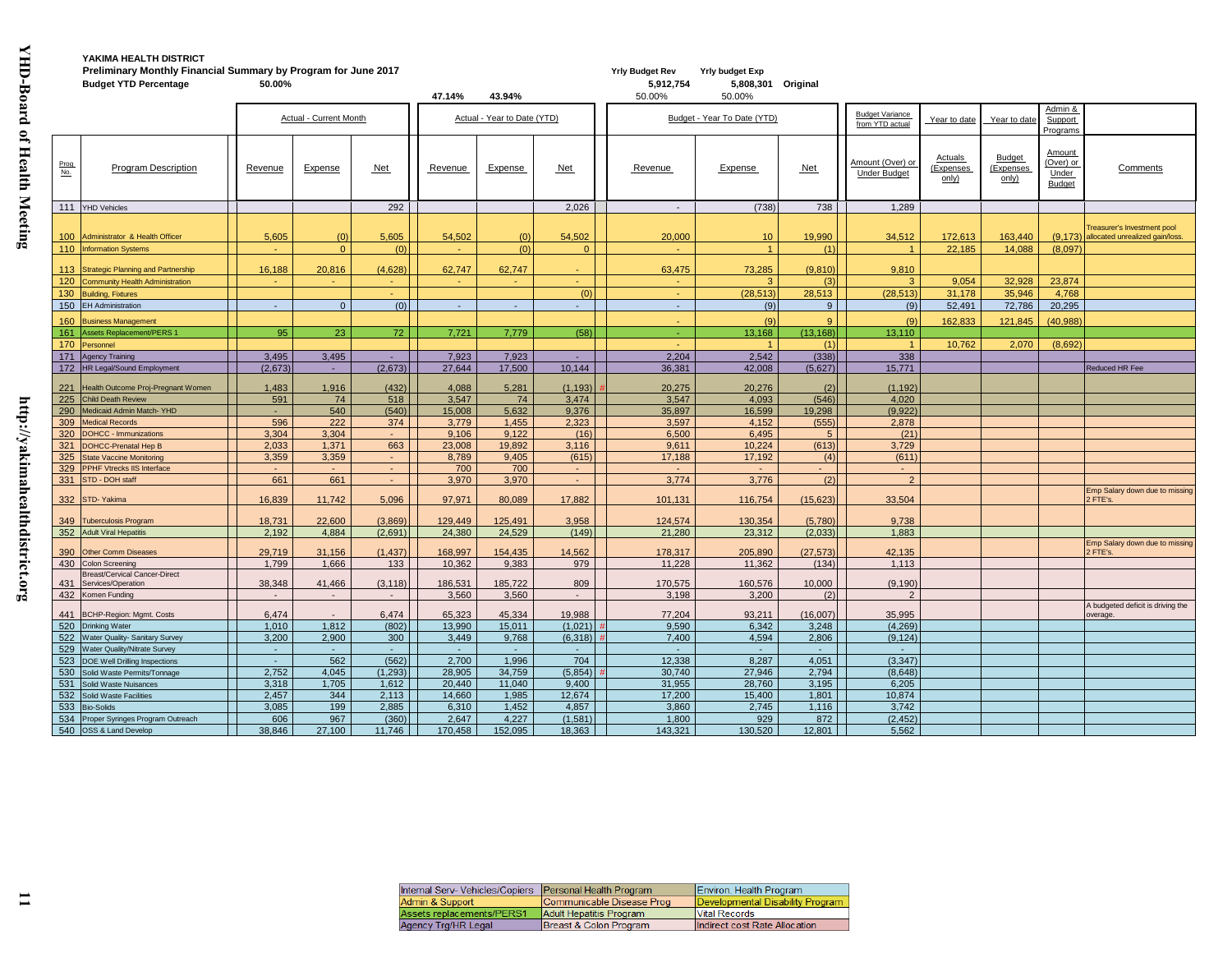|             | Preliminary Monthly Financial Summary by Program for June 2017<br><b>Budget YTD Percentage</b> | 50.00%  |                        |                          |           |                             |                          | <b>Yrly Budget Rev</b><br>5,912,754 | <b>Yrly budget Exp</b><br>5,808,301 Original |            |                                           |                               |                             |                                        |                                                                              |
|-------------|------------------------------------------------------------------------------------------------|---------|------------------------|--------------------------|-----------|-----------------------------|--------------------------|-------------------------------------|----------------------------------------------|------------|-------------------------------------------|-------------------------------|-----------------------------|----------------------------------------|------------------------------------------------------------------------------|
|             |                                                                                                |         |                        |                          | 47.14%    | 43.94%                      |                          | 50.00%                              | 50.00%                                       |            |                                           |                               |                             |                                        |                                                                              |
|             |                                                                                                |         | Actual - Current Month |                          |           | Actual - Year to Date (YTD) |                          |                                     | Budget - Year To Date (YTD)                  |            | <b>Budget Variance</b><br>from YTD actual | Year to date                  | Year to date                | Admin &<br>Support<br>Programs         |                                                                              |
| Prog<br>No. | <b>Program Description</b>                                                                     | Revenue | Expense                | <b>Net</b>               | Revenue   | Expense                     | Net                      | Revenue                             | Expense                                      | <b>Net</b> | Amount (Over) or<br><b>Under Budget</b>   | Actuals<br>(Expenses<br>only) | Budget<br>Expenses<br>only) | Amount<br>(Over) or<br>Under<br>Budget | Comments                                                                     |
|             | 550 Vector                                                                                     | 746     | 1,122                  | (376)                    | 4,478     | 4,218                       | 260                      | 4,478                               | 5,173                                        | (696)      | 955                                       |                               |                             |                                        |                                                                              |
|             | 560 Food Inspections                                                                           | 31,287  | 28,073                 | 3,214                    | 194,215   | 186,913                     | 7.301                    | 189,415                             | 183,109                                      | 6,306      | 995                                       |                               |                             |                                        |                                                                              |
|             | 561 Food Education                                                                             | 2,054   | 3,840                  | (1,786)                  | 32,975    | 16,914                      | 16,061                   | 40,213                              | 46,631                                       | (6, 419)   | 22,480                                    |                               |                             |                                        |                                                                              |
|             | 562 School Food Program                                                                        |         | 1,108                  | (1, 108)                 | 1,497     | 5.226                       | (3,729)                  | 10,150                              | 7,570                                        | 2,580      | (6, 309)                                  |                               |                             |                                        |                                                                              |
|             | 563 Itinerant Food Program                                                                     | 3,277   | 2,912                  | 365                      | 15,344    | 10,462                      | 4,882                    | 16,905                              | 17,725                                       | (820)      | 5,702                                     |                               |                             |                                        |                                                                              |
|             | 580 Water Recreation & Camps                                                                   |         | 6,099                  | (6,099)                  | 36,754    | 25,302                      | 11,452                   | 28,826                              | 27,289                                       | 1,537      | 9,915                                     |                               |                             |                                        |                                                                              |
|             | 680 Developmental Disability                                                                   | 185,365 | 186,517                | (1, 152)                 | ,123,834  | ,121,260                    | 2,574                    | ,257,401                            | 1,259,055                                    | (1,655)    | 4.228                                     |                               |                             |                                        |                                                                              |
|             | 710 Vital Records                                                                              | 19,524  | 18,164                 | 1.361                    | 111,846   | 93,211                      | 18,635                   | 108,000                             | 72,317                                       | 35,683     | (17,048)                                  |                               |                             |                                        |                                                                              |
|             | 790 Epidemiology                                                                               | 5,772   | 3,548                  | 2,224                    | 46,706    | 43,048                      | 3,659                    | 34,632                              | 39,986                                       | (5,354)    | 9,013                                     |                               |                             |                                        |                                                                              |
|             | 794 PHEPR-Bio Terrorism                                                                        | 16,520  | 16,520                 | $\sim$                   | 32,586    | 32,586                      | $\overline{\phantom{a}}$ | 93,877                              | 95,579                                       | (1,703)    | 1,703                                     |                               |                             |                                        |                                                                              |
|             | 811 Assessment                                                                                 | 721     | 128                    | 594                      | 4,329     | 553                         | 3,776                    | 4,329                               | 5,000                                        | (672)      | 4,448                                     |                               |                             |                                        |                                                                              |
|             | 888 Indirect Cost Rate Allocation                                                              |         |                        | (1, 264)                 |           |                             | (79, 673)                |                                     |                                              |            | (79, 673)                                 |                               |                             |                                        | Indirect allocation loss due to<br>expenses being down in direct<br>programs |
|             | 999 Printers & Copiers                                                                         |         |                        | $\overline{\phantom{a}}$ |           |                             | (579)                    |                                     | (10, 014)                                    | 10,014     | (10, 593)                                 |                               |                             |                                        |                                                                              |
|             | <b>GRAND TOTAL</b>                                                                             | 469,382 | 456,962                | 11,448                   | 2,787,226 | 2,552,048                   | 156,952                  | 2,956,377                           | 2,904,151                                    | 52,227     | 104,725                                   |                               |                             |                                        |                                                                              |

#### **TOTALS BY DEPARTMENT**

|                                         | יים היו רום ום שירשים |                 |          |           |           |           |  |           |           |           |           |  |
|-----------------------------------------|-----------------------|-----------------|----------|-----------|-----------|-----------|--|-----------|-----------|-----------|-----------|--|
| Personal Health Program                 | 2.075                 | 2,529           | (454)    | 22.643    | 10.987    | 11.656    |  | 59,718    | 40.968    | 18,750    | (7,094)   |  |
| Breast & Colon Program                  | 46.621                | 43.132          | 3,489    | 265,776   | 243.999   | 21.777    |  | 262,205   | 268.348   | (6, 144)  | 27,921    |  |
| <b>Adult Hepatitis Program</b>          | 2,192                 | 4.884           | (2,691)  | 24,380    | 24,529    | (149)     |  | 21,280    | 23,312    | (2,033)   | 1,883     |  |
| Communicable Disease Prog               | 81.737                | 78.092          | 3.645    | 496.803   | 448.159   | 48.644    |  | 483.651   | 539.820   | (56, 169) | 104,813   |  |
| Environ. Health Program                 | 109,158               | 99,310          | 9,848    | 581.406   | 513,954   | 67,452    |  | 642,065   | 608,588   | 33,477    | 33,975    |  |
| <b>Developmental Disability Program</b> | 185.365               | 186.517         | (1, 152) | 1.123.834 | .121.260  | 2,574     |  | 1,257,401 | 1,259,055 | (1,655)   | 4,228     |  |
| <b>Admin &amp; Support</b>              | 21.793                | 20.816          | 977      | 117.249   | 62.747    | 54,502    |  | 83,475    | 44.778    | 38,698    | 15,805    |  |
| Internal Serv- Vehicles/Copiers         |                       |                 | 292      |           |           | 1.447     |  |           | (10, 751) | 10,751    | (9,304)   |  |
| Indirect cost Rate Allocation           |                       |                 | (1, 264) |           |           | (79, 673) |  |           |           |           | (79, 673) |  |
| <b>Vital Records</b>                    | 19.524                | 18.164          | 1.361    | 111.846   | 93.211    | 18.635    |  | 108.000   | 72.317    | 35,683    | (17,048)  |  |
| <b>Assets replacements/PERS1</b>        | 95                    | 23 <sup>1</sup> | 72       | 7.721     | 7.779     | (58)      |  |           | 13,168    | (13, 168) | 13,110    |  |
| Agency Trg/HR Legal                     | 822                   | 3,495           | (2,673)  | 35,567    | 25,423    | 10,144    |  | 38,585    | 44,550    | (5,965)   | 16,109    |  |
|                                         | 469.382               | 456.962         | 11.448   | 2.787.226 | 2,552,048 | 156,952   |  | 2,956,377 | 2,904,151 | 52,227    | 104,725   |  |

#### **Reconcilaition to Income Statement**

| <b>Activities of Pass-Through &amp; Indirect Programs</b> |         |           |
|-----------------------------------------------------------|---------|-----------|
| 111 YHD Vehicles                                          | (292)   | (2.026)   |
| 888 Indirect Costs Programs                               | 1.264   | 79.673    |
| 999 Printing/Copiers                                      | -       | 579       |
|                                                           | 973     | 78.226    |
| <b>Reconciliation to Income Statement</b>                 | 457.934 | 2.630.274 |

| Internal Serv- Vehicles/Copiers   Personal Health Program |                           | Environ. Health Program          |
|-----------------------------------------------------------|---------------------------|----------------------------------|
| Admin & Support                                           | Communicable Disease Prog | Developmental Disability Program |
| Assets replacements/PERS1                                 | Adult Hepatitis Program   | <b>Vital Records</b>             |
| Agency Trg/HR Legal                                       | Breast & Colon Program    | Indirect cost Rate Allocation    |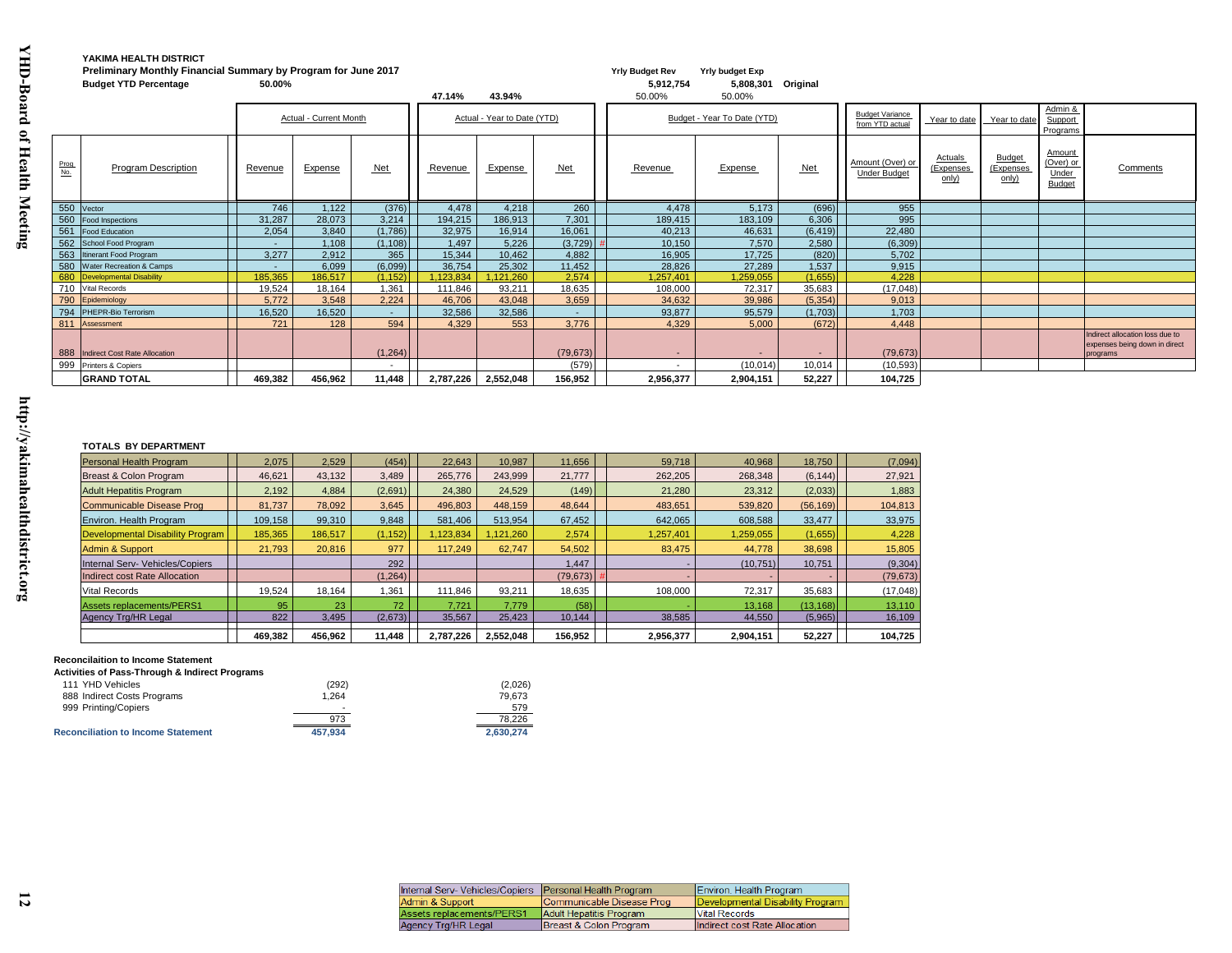## **2017 Cash Flow Report- from FMS REPORT (Cash Basis Accounting)**

|                                                               | 1/31/2017    | 2/28/2017 | 3/31/2017 | 4/30/2017 | 5/31/2017 | 6/30/2017 |  |
|---------------------------------------------------------------|--------------|-----------|-----------|-----------|-----------|-----------|--|
| <b>Beginning Cash</b>                                         | 132,273      | 8,812     | 19,647    | 3,944     | 22,552    | 18,430    |  |
| <b>Transfers From Investment</b>                              |              | 239,000   | 204,732   | 311,000   | 279,179   | 396,400   |  |
| <b>Receipts /Deposits</b>                                     | 929,575      | 382,951   | 371,031   | 417,430   | 443,631   | 403,854   |  |
| <b>TOTAL CASH AVAILABLE</b>                                   | 1,061,848    | 630,763   | 595,409   | 732,374   | 745,362   | 818,684   |  |
| <b>MINUS</b>                                                  |              |           |           |           |           |           |  |
| <b>Payroll Outlays</b>                                        | 140,976      | 144,463   | 144,308   | 142,197   | 147,975   | 162,611   |  |
| Transfers Out (Payments to Yakima County Departments)         | 16,075       | 20,429    | 18,041    | 17,479    | 16,461    | 26,596    |  |
| <b>Vouchers Payables Paid</b>                                 | 328,985      | 248,124   | 317,315   | 327,847   | 253,496   | 260,774   |  |
| <b>Transfer to investment</b>                                 | 567,000      | 198,100   | 111,800   | 222,300   | 309,000   | 360,160   |  |
| <b>TOTAL CASH OUTLAY/TRANSFER</b>                             | 1,053,035    | 611,117   | 591,465   | 709,822   | 726,932   | 810,141   |  |
| <b>ENDING BALANCE - CASH (Fund 01 only)</b>                   | 8,812        | 19,647    | 3,944     | 22,552    | 18,430    | 8,543     |  |
| <b>Temporary Investment Fund 01</b>                           | 6,038,747    | 5,997,847 | 5,904,915 | 5,816,215 | 5,846,036 | 5,809,796 |  |
| <b>TOTAL CASH &amp; CASH EQUIVALENTS- FUND 1 ONLY</b>         | 6,047,559    | 6,017,494 | 5,908,859 | 5,838,767 | 5,864,466 | 5,818,339 |  |
| <b>TOTAL CASH &amp; CASH EQUIVALENT- ALL FUNDS</b>            | 6,047,559    | 6,017,494 | 5,908,859 | 5,838,767 | 5,864,466 | 5,818,339 |  |
|                                                               |              |           |           |           |           |           |  |
| MONTHLY EXPENSES BASED ON YEARLY BUDGET divided by 12         | 507,358      | 507,358   | 507,358   | 507,358   | 507,358   | 507,358   |  |
| NUMBER OF MONTHS - OPERATING CASH AVAILABLE Fund 01 only      | 12           | 12        | 12        | 12        | 12        | 11        |  |
| <b>NUMBER OF DAYS - OPERATING CASH AVAILABLE</b>              | 358          | 356       | 349       | 345       | 347       | 344       |  |
| <b>BUDGET YEAR</b><br><b>BUDGET (ADOPTED ON 10/26/16 MTG)</b> | <b>Y2017</b> |           |           |           |           |           |  |
| <b>OPERATION</b>                                              | 5,808,301    |           |           |           |           |           |  |
| <b>ENHANCED PROGRAM</b>                                       | 280,000      |           |           |           |           |           |  |
| <b>FULL BUDGET</b>                                            | 6,088,301    |           |           |           |           |           |  |

**6,088,301**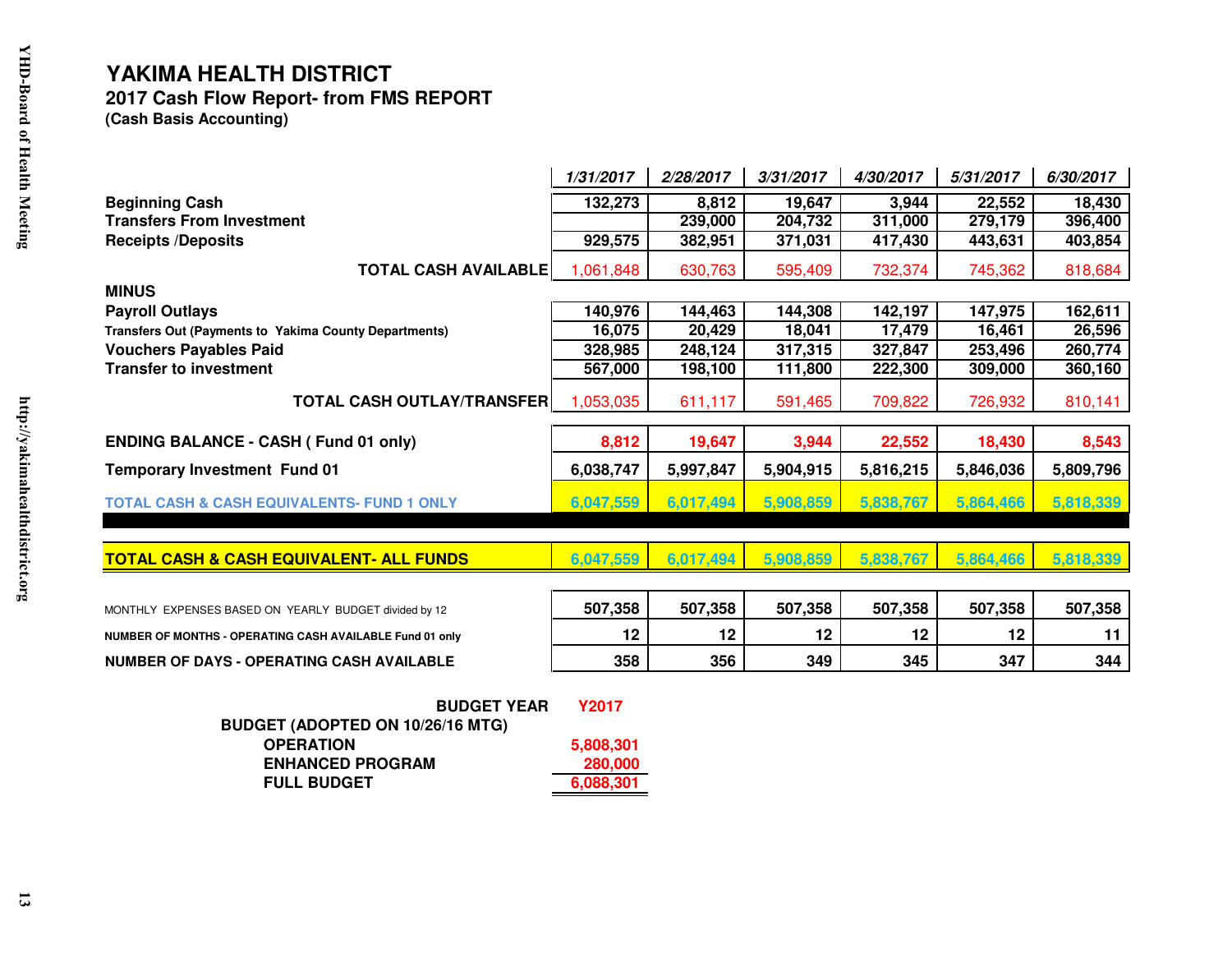#### **RESOLUTION AUTHORIZING SIGNATURE FOR CHECKING ACCOUNTS, FOR ADVANCED TRAVEL AND REVOLVING FUND Resolution 2017-04**

**WHEREAS**, the Yakima Health District has established both Advanced Travel and Revolving Fund checking accounts;

**WHEREAS**, it is the best interest of the Yakima Health District to maintain more than one bank signatory; and,

**NOW, THEREFORE, BE IT HEREBY RESOLVED** that the Yakima Health District Board of Health authorize the following as signatories of the checking accounts mentioned above:

Lilian Bravo, Director of Public Health Partnerships Andre Fresco, Executive Director Ryan Ibach, Chief Operating Officer Chase Porter, Senior Accountant Melissa Sixberry, Director of Disease Control

This resolution supersedes Resolution No. 2017-01 and shall remain in place until it is revised.

**PASSED AND ADOPTED** this 26th day of July, 2017.

\_\_\_\_\_\_\_\_\_\_\_\_\_\_\_\_\_ Board of Health Chair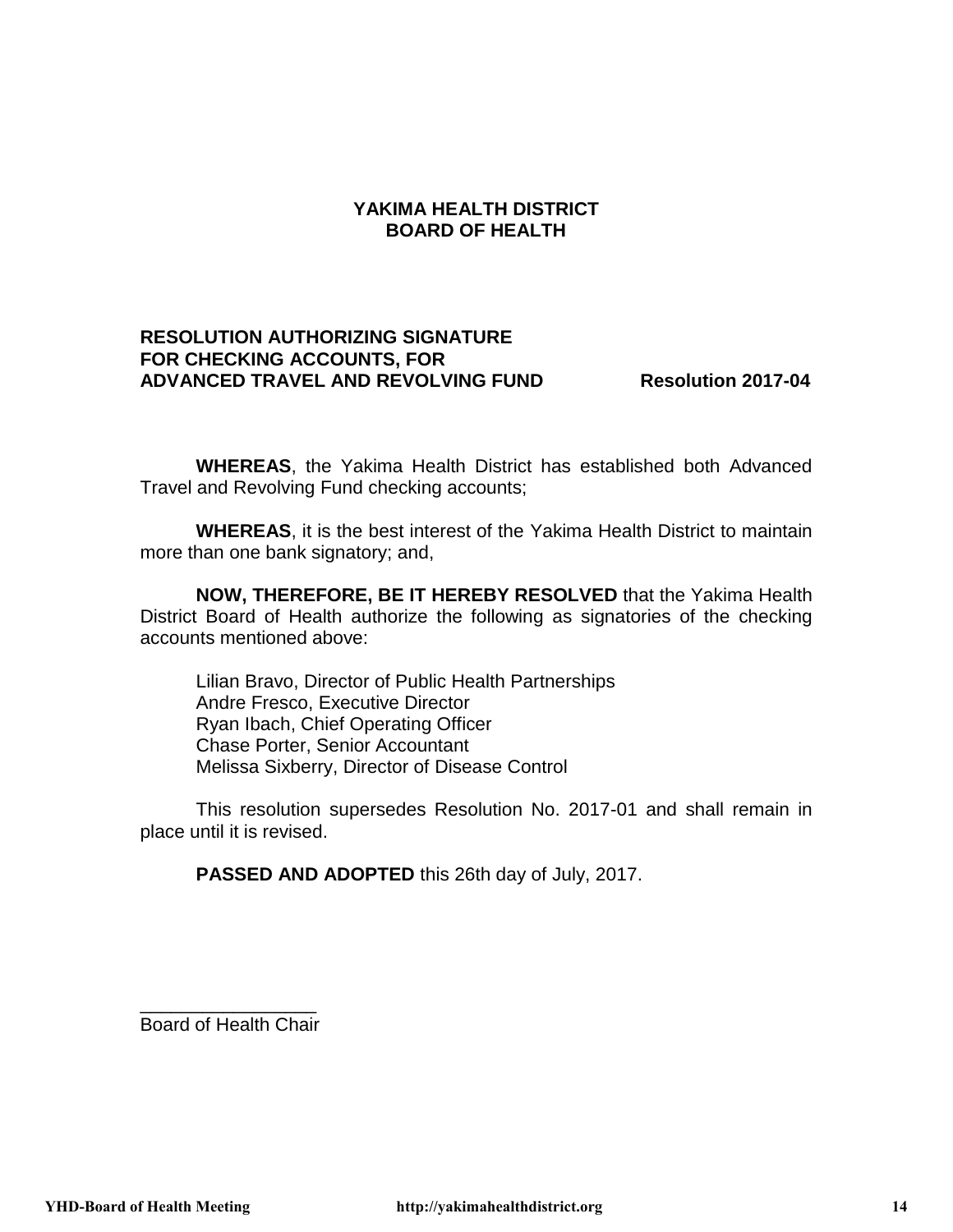#### **RESOLUTION AUTHORIZING THE APPOINTMENT OF INVESTING OFFICERS OF YAKIMA HEALTH DISTRICT Resolution 2017-05**

**WHEREAS**, it is to the advantage of the Yakima Health District for funds to be invested without delay; and

**WHEREAS**, the Yakima County Treasurer will accept an order for the investment of funds, from those granted authorization, by resolution approved by the Board of Directors; and,

**NOW, THEREFORE, BE IT HEREBY RESOLVED** that the Yakima Health District Board of Health authorize the following to act as investing officers:

Lilian Bravo, Director of Public Health Partnerships Andre Fresco, Executive Director Ryan Ibach, Chief Operating Officer Chase Porter, Senior Accountant Melissa Sixberry, Director of Disease Control

This resolution supersedes Resolution No. 2017-02 and shall remain in place until it is revised.

**PASSED AND ADOPTED** this 26th day of July, 2017.

\_\_\_\_\_\_\_\_\_\_\_\_\_\_\_\_\_ Board of Health Chair